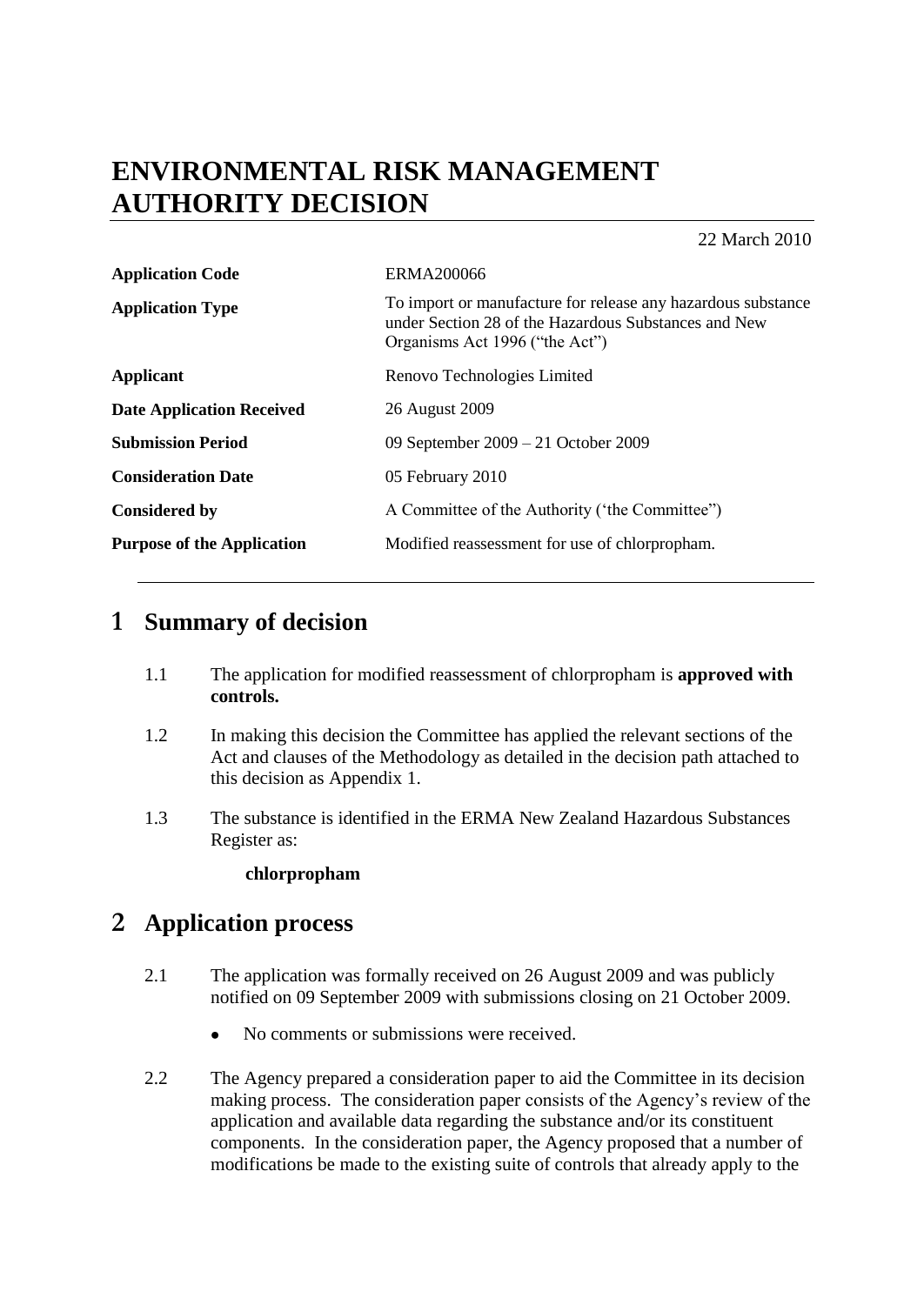chlorpropham approval. These controls are intended to manage the potential risks the substance may pose to the environment, human health, Māori, society and community and to the market economy when it is used as proposed by the applicant.

- 2.3 The Department of Labour, the New Zealand Food Safety Authority (Agricultural Compounds and Veterinary Medicines (ACVM) Group) and the applicant were given the opportunity to comment on the consideration paper and the controls proposed therein.
- 2.4 The following members of the Authority considered the application: Helen Atkins (Chair) and Shaun Ogilvie.
- 2.5 The information available to the Committee comprised:
	- the application; and  $\bullet$
	- the consideration paper.  $\bullet$

## **3 Consideration**

### **Purpose of the application**

3.1 The applicant has requested that the Authority modify the existing approval for chlorpropham to allow its use as a pesticide. In particular the applicant seeks approval to use the substance as a growth inhibitor to suppress sprout formation on potatoes in storage.

### **Hazard classification**

3.2 Chlorpropham (CAS number 101-21-3) was transferred to the HSNO regime by way of the Hazardous Substances (Chemicals) Transfer Notice 2006 and classified as follows:

| <b>Hazardous Property</b>    | <b>Classification</b> |
|------------------------------|-----------------------|
| Acute Toxicity (Oral)        | 6.1E                  |
| Eye irritant                 | 6.4A                  |
| <b>Target Organ Toxicity</b> | 6.9B                  |
| <b>Aquatic Ecotoxicity</b>   | 9.1A                  |
| Soil Ecotoxicity             | 9.2A                  |

### **Default controls**

3.3 In the consideration paper, the Agency proposed several changes to the default controls that applied to the existing approval for chlorpropham. A full list of the controls and variations that were proposed by the Agency for chlorpropham is given in Appendix 4 of the consideration paper.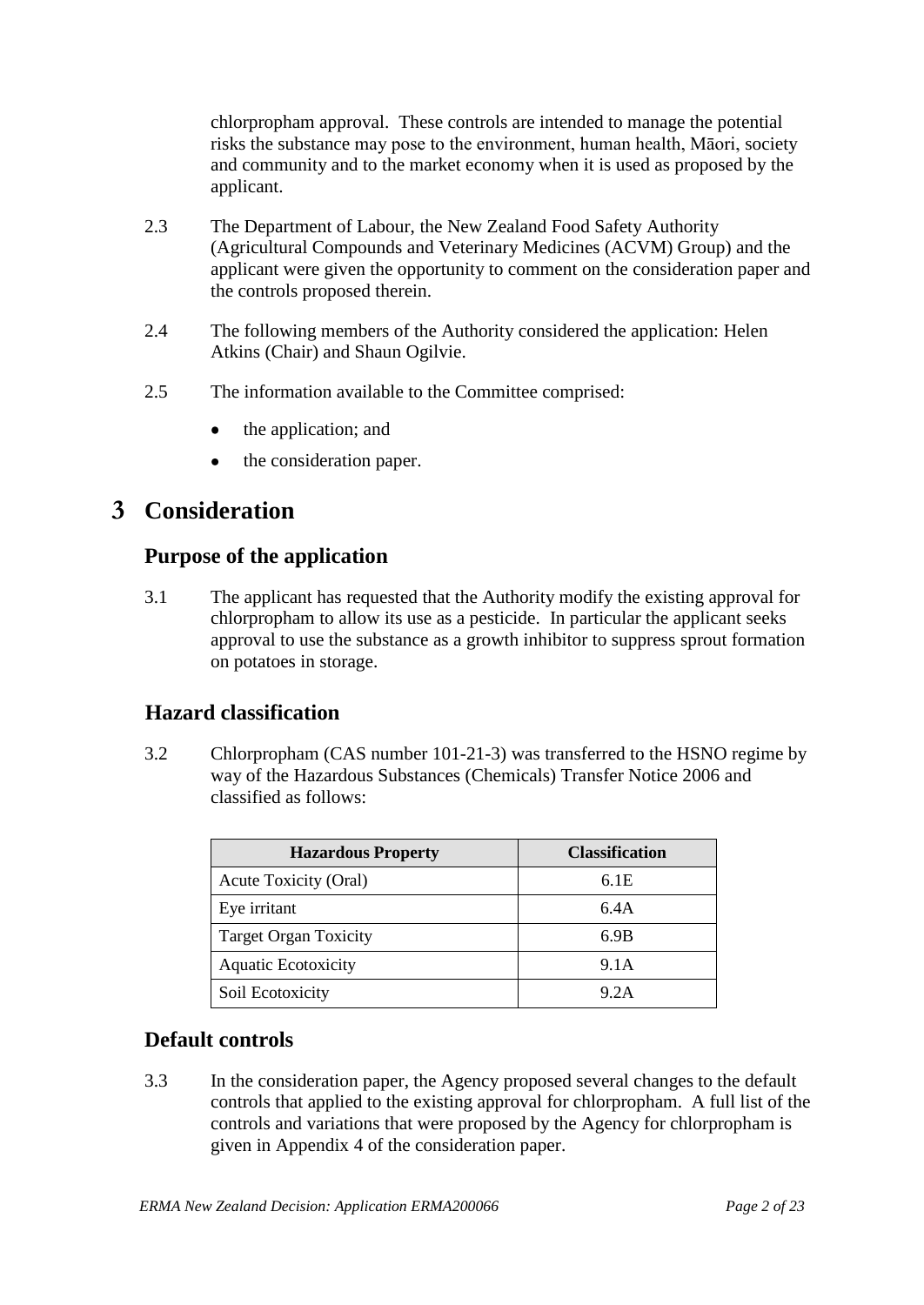## **Identification of the potentially non-negligible risks, costs and benefits of the substance**

- 3.4 The Agency has identified potentially significant, and therefore non-negligible, risks, costs and benefits associated with a change in the use of chlorpropham. This information is detailed in the consideration paper.
- 3.5 The Agency"s evaluation concluded that, taking into account the controls that would apply, the use of the substance in the manner proposed by the applicant would present *negligible* risks.
- 3.6 The Agency noted that there would be potentially significant benefits associated with the change in use of chlorpropham, as follows:
	- existing formulations containing chlorpropham for use as sprout growth  $\bullet$ regulators are flammable liquid formulations. Use of solid briquettes for the same purpose removes the risks that arise through use of flammable liquids;
	- briquettes of solid chlorpropham are easier to handle, and the solid  $\bullet$ substance is easier to contain in the event of spillage, reducing the extent of exposure that may result; and
	- solid briquettes contain > 98% chlorpropham, compared with 50%  $\bullet$ chlorpropham in the liquid formulations. The solid substance requires less packaging when compared to the liquid formulations, and also reductions in transportation and storage costs for comparable quantities of chlorpropham.
- 3.7 Taking into account the Agency"s assessment of the potential risks and costs associated with a change in the use of chlorpropham as proposed by the applicant, the Committee considers that, with controls in place:
	- the risks to human health and safety arising from the effects associated with  $\bullet$ the proposed use of chlorpropham are *negligible*;
	- the risks to the environment arising from the effects associated with the  $\bullet$ proposed use of chlorpropham are *negligible*;
	- $\bullet$ significant adverse impacts on the social or economic environment with the controlled use of chlorpropham are not anticipated;
	- it is unlikely that the use of chlorpropham in the manner intended by the  $\bullet$ applicant could have a significant impact on Māori culture or traditional relationships with ancestral lands, water, sites, wāhi tapu, valued flora and fauna or other taonga;
	- there is no evidence to suggest that the controlled use of chlorpropham will  $\bullet$ breach the principles of the Treaty of Waitangi.
- 3.8 A number of variations to the default controls for chlorpropham were proposed in the consideration paper. These variations and the setting of exposure limits and application rates are discussed below.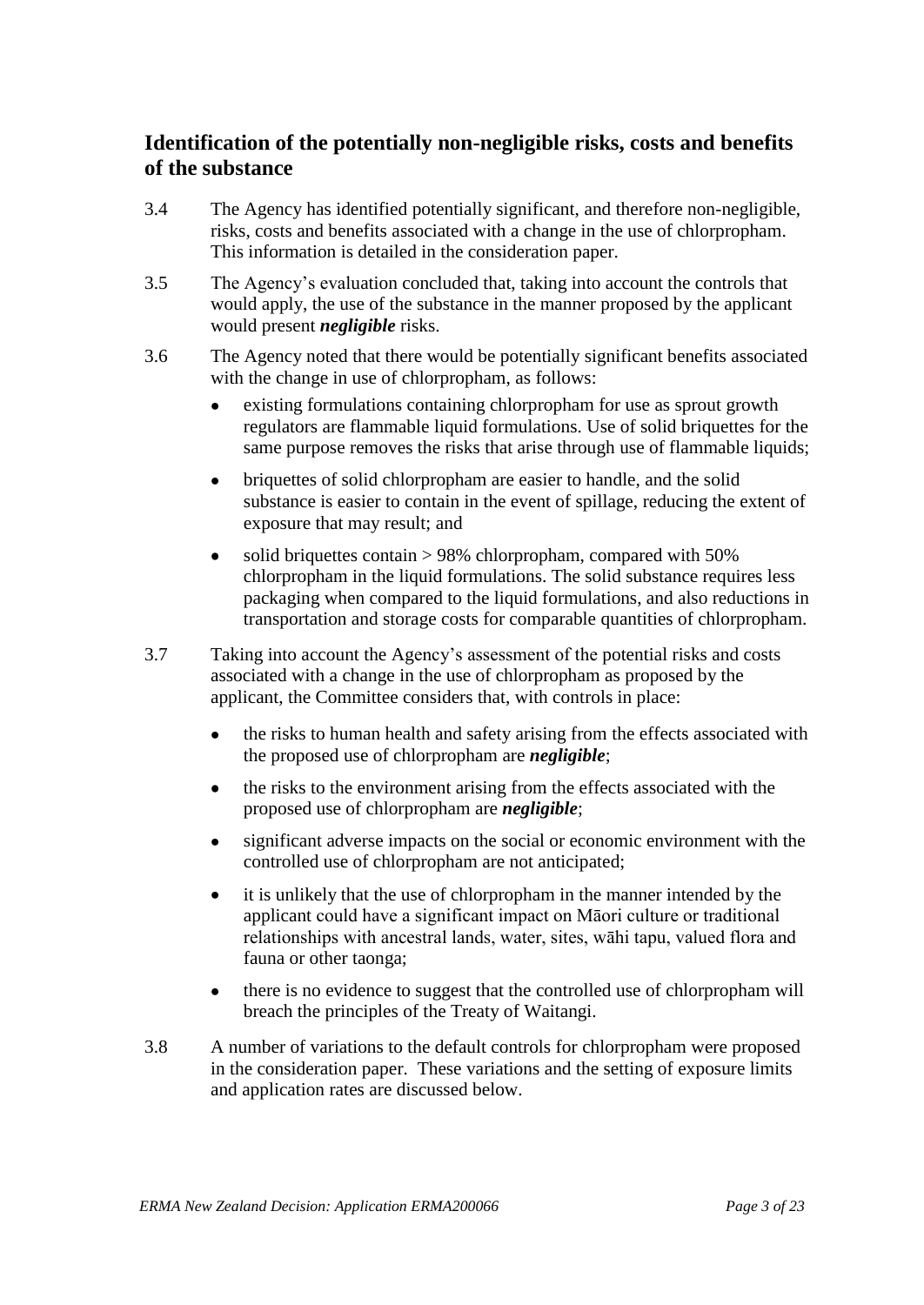### **Setting of exposure limits and application rates**

- 3.9 Control **T1** relates to the requirement to limit public exposure to toxic substances by the setting of Tolerable Exposure Limits (TELs). When used as a pesticide, the Committee considers that the requirements for the setting of an ADE, PDE and TEL values. However, ADE, PDE and TEL values have not been set pending a review of setting such values under section 77B.
- 3.10 Control **T2** relates to the requirement to limit worker exposure to toxic substances by the setting of Workplace Exposure Standards (WESs). No WES value is set for chlorpropham at this time.
- 3.11 Control **E1** relates to the requirements to limit exposure of non-target organisms in the environment through the setting of Environmental Exposure Limits (EELs). The existing approval removed this control. However, the Committee consider that, this control should apply for use of chlorpropham as a pesticide. However, the Committee is reviewing the setting of EELs. As this review has not been completed, no EEL is being set for chlorpropham and the default values are deleted.
- 3.12 Control **E2** relates to the requirement to set an application rate for a class 9 substance that is to be sprayed on an area of land (or air or water) and for which an EEL has been set. As no EEL has been set for chlorpropham, the Committee is not able to set maximum application rates under this regulation. However, the Committee considers it appropriate to set a maximum application rate under section 77A.

## **Proposed additions and modifications to controls**

- 3.13 The Committee notes that the existing use restriction controls for chlorpropham limits how the substance may be used (Schedule 3 of the Hazardous Substances (Chemicals) Transfer Notice (New Zealand Gazette Issue No. 72, 28 June 2006)):
	- *(1) No person may use chlorpropham for any purpose other than—*
		- *(a) for research and development; or*
		- *(b) as an ingredient or component in the manufacture of another substance or product.*
	- *(2) Despite subclause (1)(a), research and development using chlorpropham does not include investigation or experimentation in which the substance is discharged, laid or applied in or to the outdoor environment.*
- 3.14 In order to allow chlorpropham to be used as a growth regulator an additional control should be applied to allow a specific exclusion from this control to permit use as a sprout growth regulator. The Committee considers that the following control should be added to allow use of chlorpropham as a growth regulator (sprout inhibitor) for use on potatoes. The Committee notes that use of the substance may pose a risk to human health if it is used in a manner other than as proposed by the applicant. The Committee also considers that, the atmosphere in the treated warehouse contains chlorpropham it may pose a risk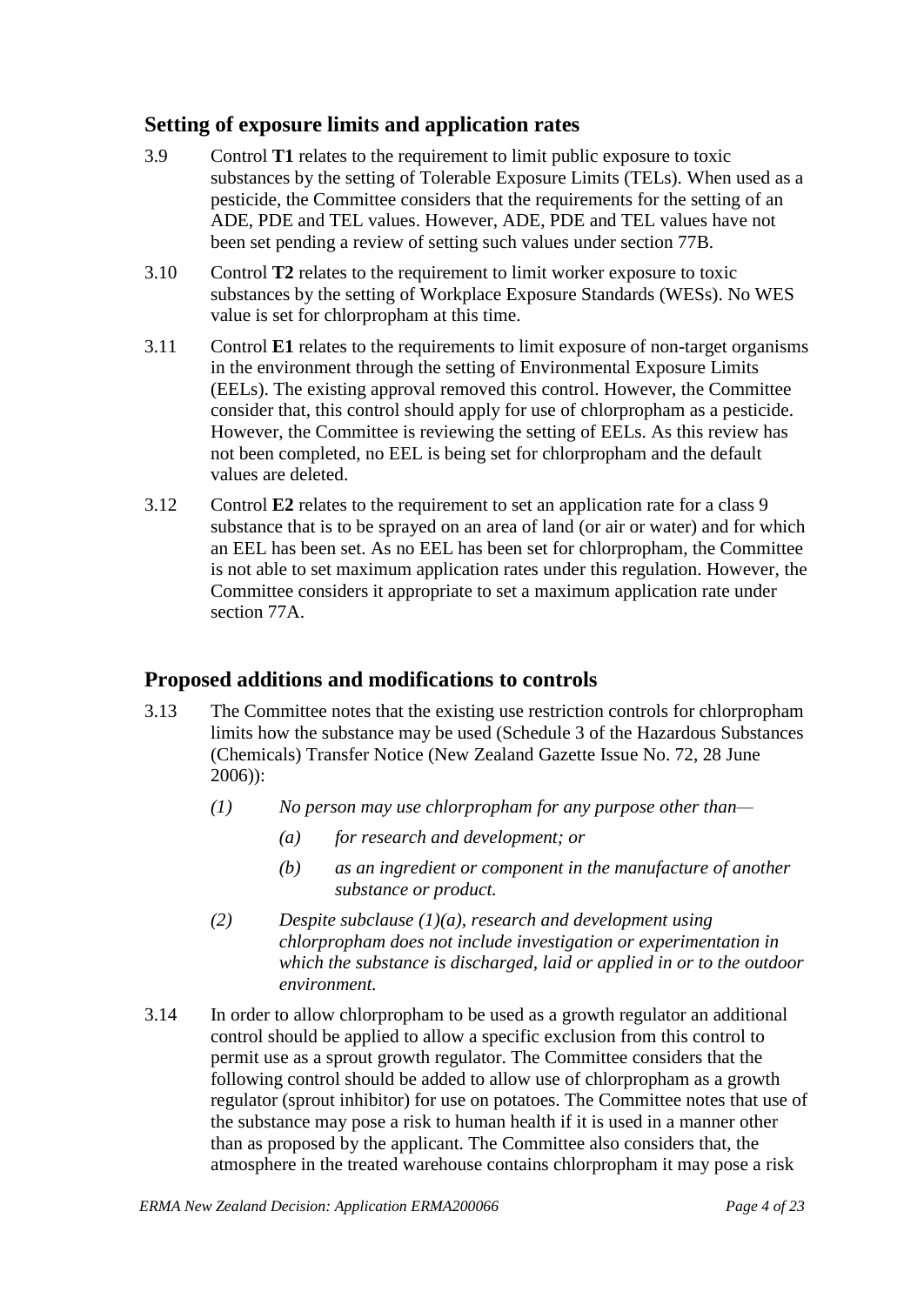to a human health. Accordingly, the Committee considers that the application of controls addressing these risks will be more effective than the specified (default) controls in terms of their effect on the management, use and risks of the substance (section 77A(4)(a)).

- 3.15 Consequently, the following additional controls are proposed to be added after the existing use restriction controls for chlorpropham to restrict the level of risk to human health:
	- *(3) Despite subclause (1), chlorpropham may be applied in storage warehouses for use as a sprout inhibitor on potatoes, provided that —*
		- *(a) application is made using a fogging machine, externally located to the treatment warehouse; and*
		- *(b) the maximum application rates of chlorpropham are:*

*0.0145 kg / 1,000 kg potatoes in bulk stores;* 

*0.0215 kg / 1,000 kg potatoes in box stores.*

- *(c) no person without PPE shall enter treated areas until after 2 hours of mechanical ventilation or 4 hours of passive ventilation. If visible aerosol remains after these periods, do not allow a person without PPE to enter until aerosol has settled.*
- 3.16 The Committee considers that the impurity, chloroaniline, may be present in chlorpropham up to a maximum concentration of 250 mg / kg (0.025%). Accordingly, the Committee considers that the following shall be added as an additional control (section  $77A(4)(a)$ ) and that the following subclause should be added immediately after the existing specification requirements for chlorpropham:
	- (*5) The maximum concentration of chloroaniline in chlorpropham shall be 250 mg/kg.*
- 3.17 The Committee notes that there are no approved handler requirements applied to the existing approval for chlorpropham as a single component. However, approved handler requirements are in place for formulated substances containing chlorpropham used as sprout inhibitors, but no use restrictions are specified. The Committee considers that the restricted use pattern and physical form of the substance, and implementation of the other specified additional controls, will ensure that the risks are sufficiently managed without requiring approved handlers.

### **Summary of controls**

- 3.18 The Committee has taken into consideration the controls imposed on approvals given to other pesticides used as sprout inhibitors that contain chlorpropham under Part 5 of the Act, as well as those transferred to the Act under the Hazardous Substances (Pesticides) Transfer Notice 2004 (as amended) and under the Hazardous Substances (Chemicals) Transfer Notice 2006 and considers that the controls listed in Appendix 4 should apply to the substance.
- 3.19 The Committee notes that the Summary of Approvals of Substances transferred under the Hazardous Substances (Chemicals) Transfer Notice 2006 should be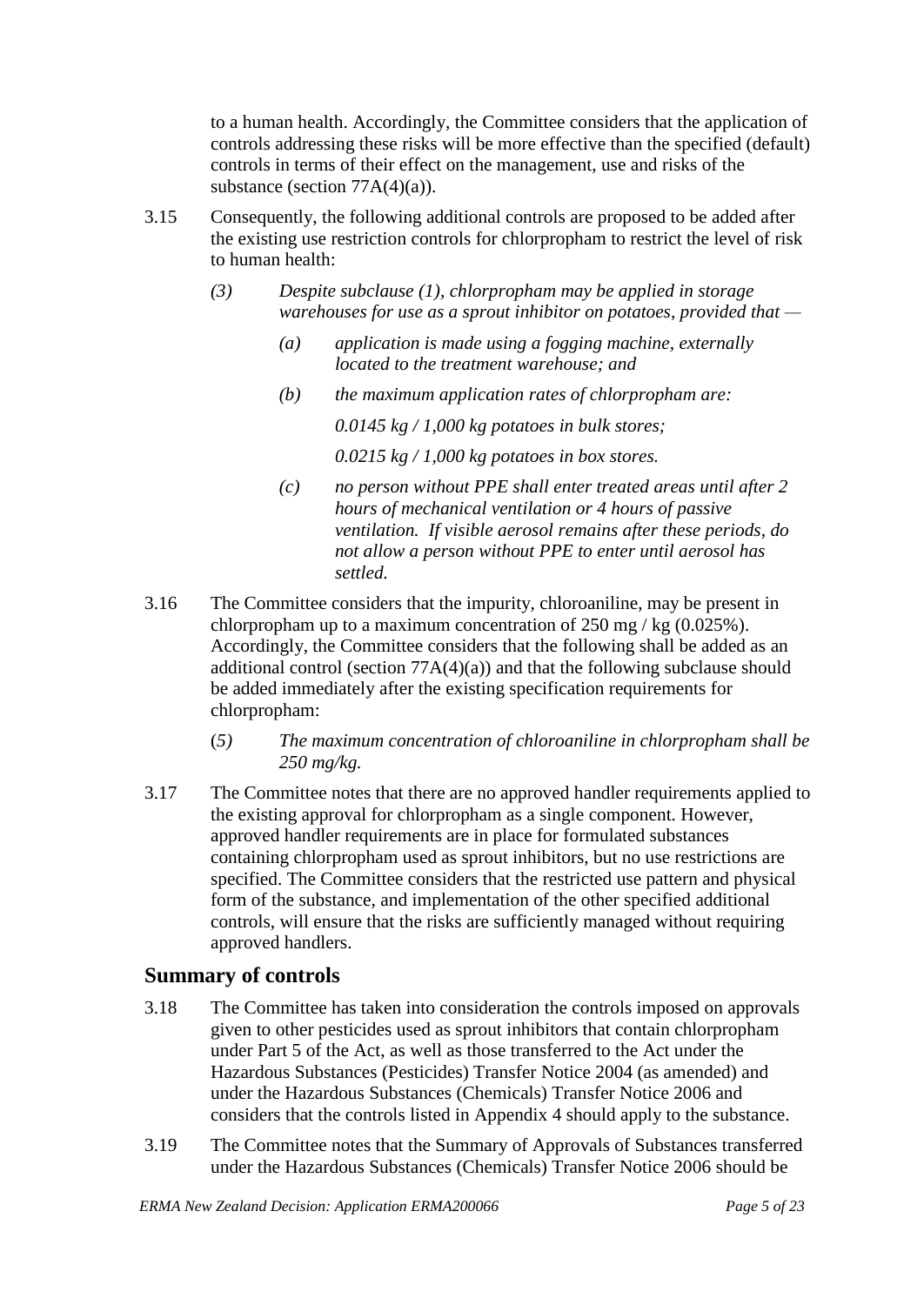updated to reflect the change in controls applicable to chlorpropham. The following additions (or equivalent) shall be made to Schedule 3:

- $\bullet$ The following subclause shall be added immediately after clause 1(5) of that schedule:
- *(6) Despite subclause (1), chlorpropham may be applied in storage warehouses for use as a sprout inhibitor on potatoes, provided that —*
	- *(a) application is made using a fogging machine, externally located to the treatment warehouse; and*
	- *(b) the maximum application rates of chlorpropham are:*

*0.0145 kg / 1,000 kg potatoes in bulk stores;* 

*0.0215 kg / 1,000 kg potatoes in box stores.*

- *(c) no person without PPE shall enter treated areas until after 2 hours of mechanical ventilation or 4 hours of passive ventilation. If visible aerosol remains after these periods, do not allow a person without PPE to enter until aerosol has settled.*
- 3.20 The following subclause shall be added immediately after clause 2(4) of that schedule:
	- *(5) The maximum concentration of chloroaniline in chlorpropham shall be 250 mg/kg.*

# **4 Overall evaluation of risks and costs**

4.1 On the basis of the assessment of risks and costs and taking into account the controls imposed, including the additional controls, the Committee considers that the change in use that has been proposed by the applicant for the substance chlorpropham, poses negligible risks and costs.

# **5 Review of controls for cost-effectiveness**

- 5.1 The Committee considers that the proposed controls are the most cost-effective means of managing the identified potential risks and costs associated with this application.
- 5.2 The applicant was given an opportunity to comment on the proposed controls as set out in the consideration paper. The applicant indicated they had no issues with the proposed controls.

# **6 Comparison of risks, cost and benefits**

6.1 As the Committee considers that the risks associated with the change in use of chlorpropham as proposed by the applicant are negligible with controls in place. Noting that no costs have been identified, the Committee is satisfied that the potential benefits associated with the substance outweigh the risks and costs.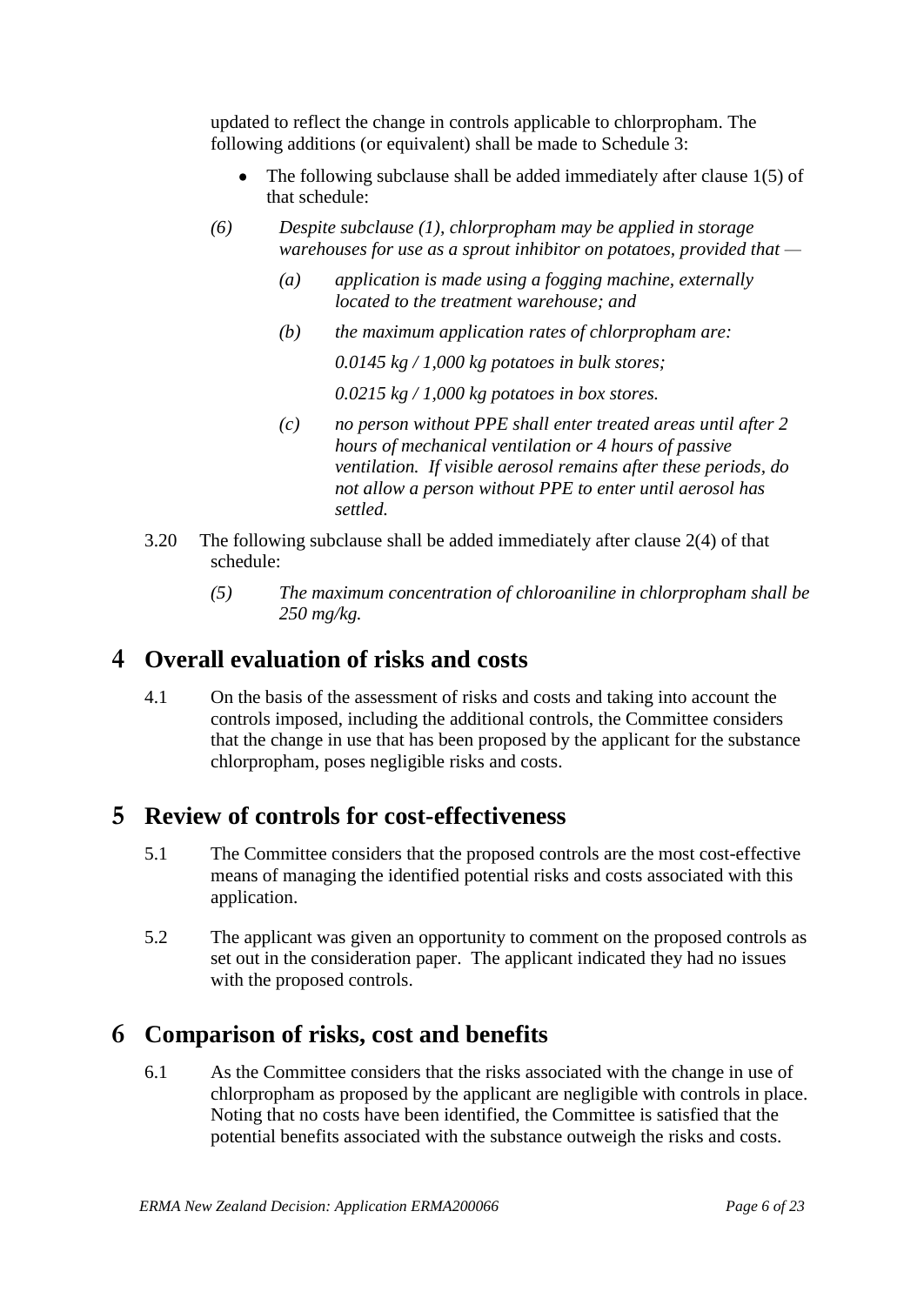# **7 Recommendations**

- 7.1 The Committee recommends that, should inappropriate or accidental use, transport or disposal of chlorpropham result in the contamination of waterways, the appropriate authorities, including the relevant iwi authorities in the region, should be notified. This action should include advising them of the contamination and the measures taken in response.
- 7.2 The Committee considers that establishing a re-entry interval restriction for use of chlorpropham in the fogging of potato storage warehouses is equally appropriate for existing chlorpropham-containing formulations and should be included in the controls that apply to those approvals.
- 7.3 The Committee considers that the modified reassessment meets the requirements of best international practices and standards for the safe management of hazardous substances.
- 7.4 The Committee considers that the application for the modified reassessment meets the requirements of section 63A(6) and, therefore, may be approved in accordance with clause 26.
- 7.5 The Committee considers that the controls listed in Appendix 2 of this document shall apply to chlorpropham.

# **8 Environmental user charges**

8.1 The Committee considers that the application of controls to chlorpropham will provide an effective means of managing risks associated with this substance. At this time no consideration has been given to whether or not environmental charges should be applied to this substance as an alternative or additional means of achieving effective risk management.

# **9 Confirmation and setting of controls**

9.1 The controls listed in Appendix 2 will apply to chlorpropham.

# **10 Decision**

- 10.1 The Committee determines that:
	- 10.1.1 Chlorpropham has the following hazard classifications:

| <b>Hazardous Property</b>    | <b>Classification</b> |
|------------------------------|-----------------------|
| Acute Toxicity (Oral)        | 6.1E                  |
| Eye irritant                 | 6.4A                  |
| <b>Target Organ Toxicity</b> | 6.9B                  |
| <b>Aquatic Ecotoxicity</b>   | 9.1A                  |
| Soil Ecotoxicity             | 9.2A                  |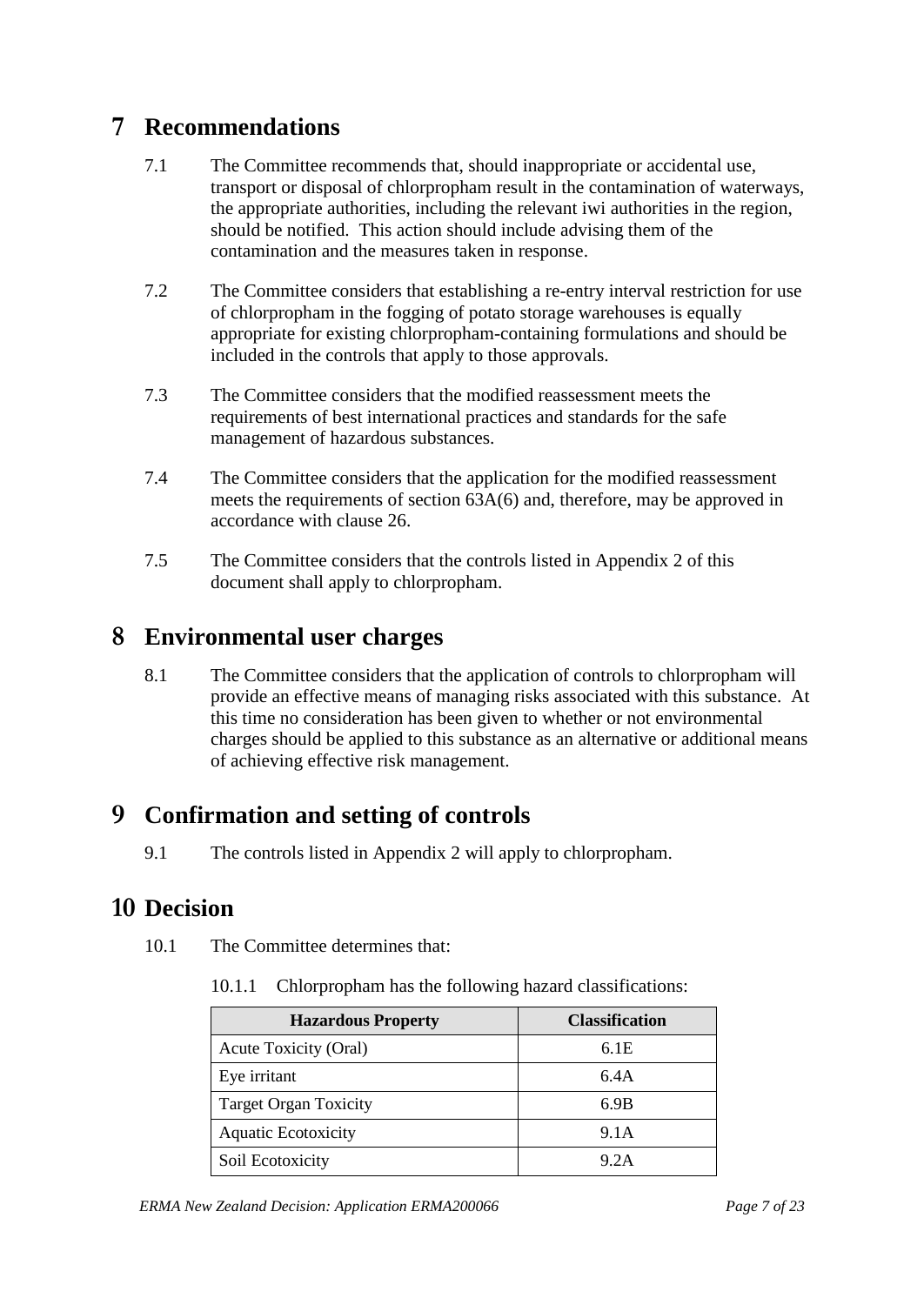- 10.1.2 The benefits of using chlorpropham as a sprout growth regulator outweigh the risks and costs.
- 10.1.3 The application for modified reassessment of the hazardous substance, chlorpropham, is thus **approved** with controls as listed in Appendix 2.

**Ms Helen Atkins** Date: 22 March 2010 **Chair ERMA New Zealand Approval Code: HSR002826**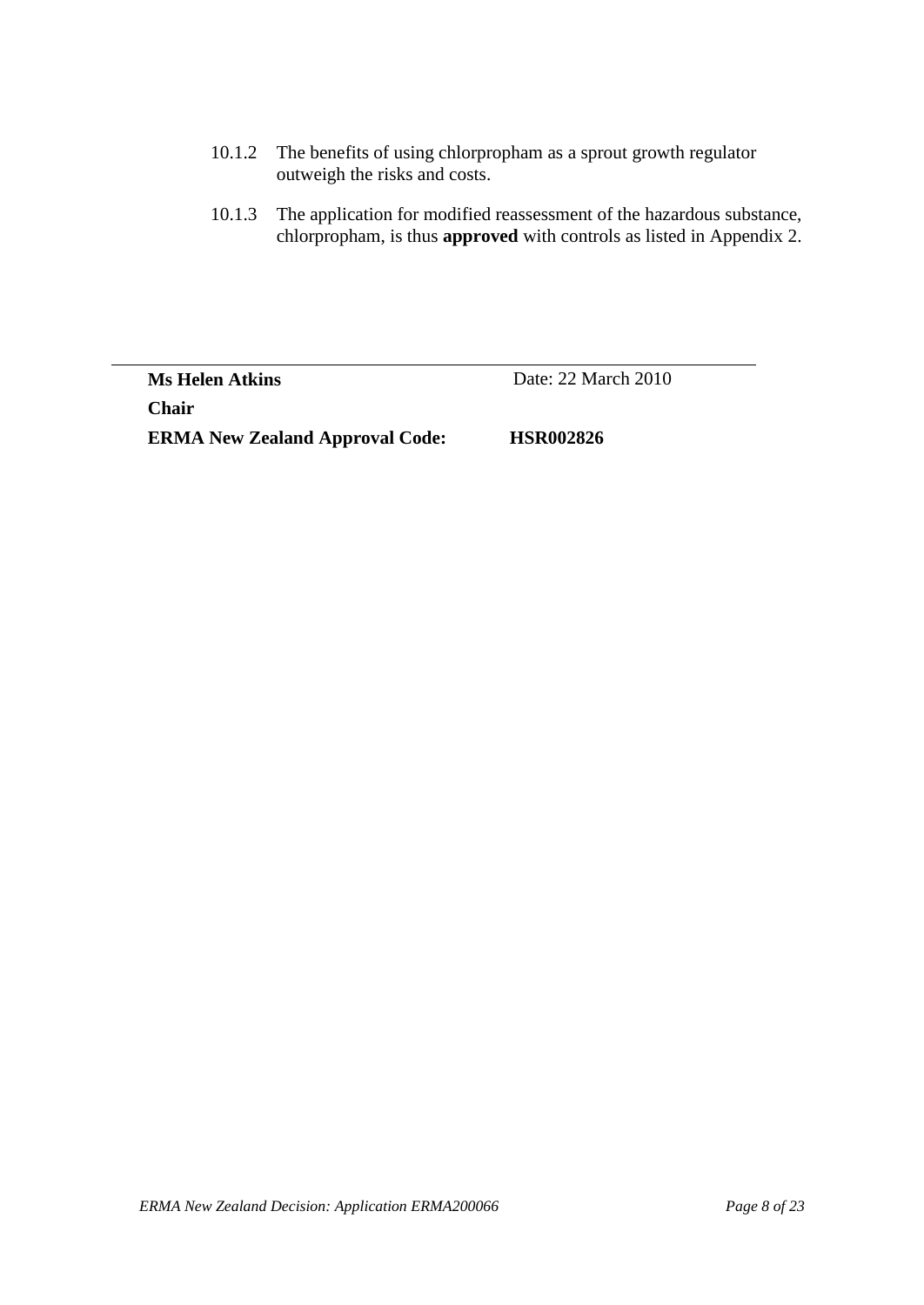# **Appendix 1: Decision Path**

## **Context**

This decision path describes the decision-making process for applications to **modify an approval to import or manufacture a hazardous substance** under section 63A of the HSNO Act.

## **Introduction**

The purpose of the decision path is to provide the Authority with guidance so that **all relevant matters** in the HSNO Act and the Methodology have been addressed. It does not attempt to direct the weighting that the Authority may decide to make on individual aspects of an application.

In this document 'section' refers to sections of the HSNO Act, and 'clause' refers to clauses of the ERMA New Zealand Methodology.

The decision path has two parts –

**Flowchart** (a logic diagram showing the process prescribed in the Methodology and the HSNO Act to be followed in making a decision), and

**Explanatory notes** (discussion of each step of the process).

Of necessity the words in the boxes in the flowchart are brief, and key words are used to summarise the activity required. The explanatory notes provide a comprehensive description of each of the numbered items in the flowchart, and describe the processes that should be followed to achieve the described outcome.

**For proper interpretation of the decision path it is important to work through the flowchart in conjunction with the explanatory notes.**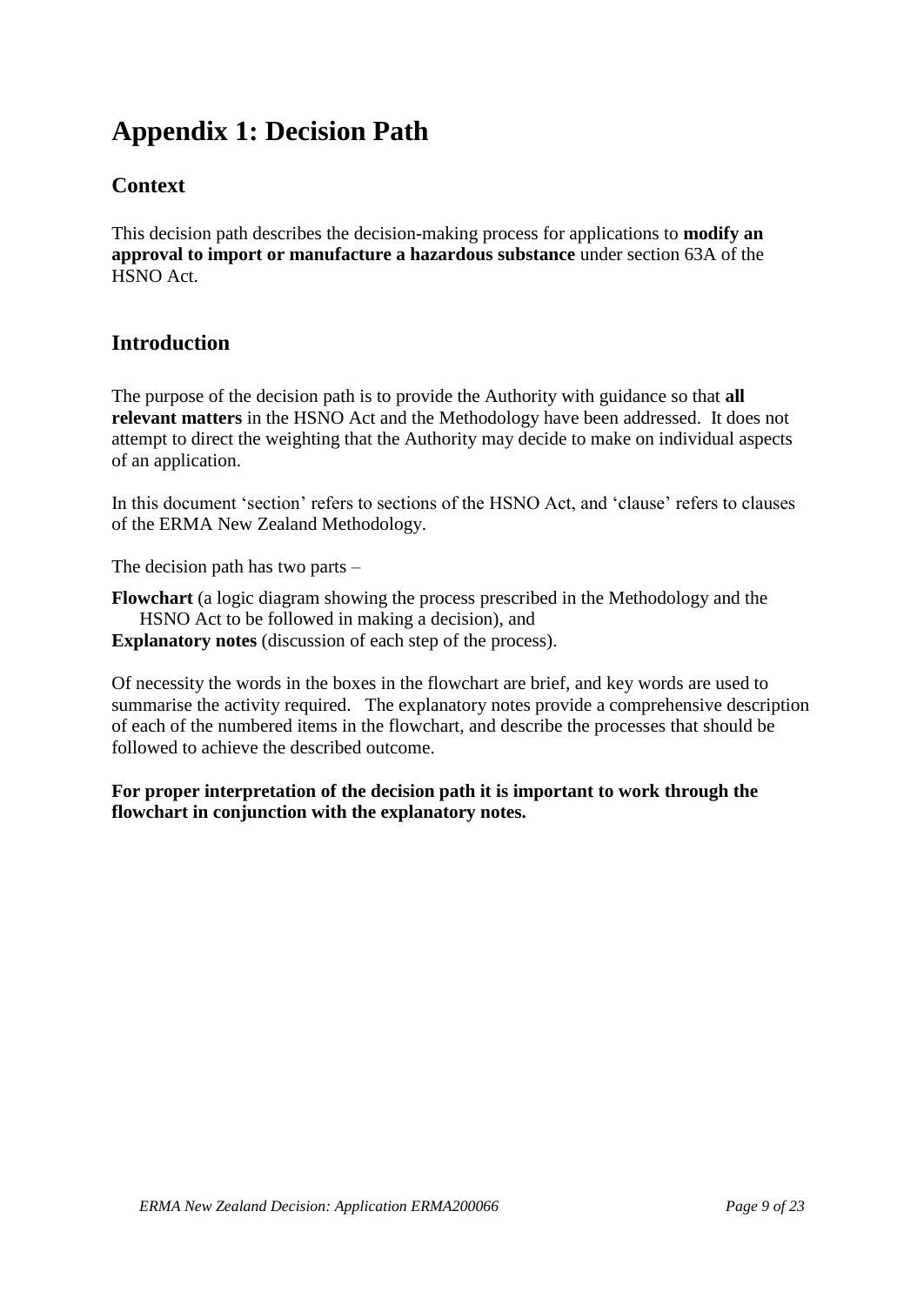# **Figure 1 Flowchart**

### **Decision path for modified reassessment for amendments to hazardous substance approvals: application made and determined under section 63A.**

For proper interpretation of the decision path it is important to work through the flowchart in conjunction with the explanatory notes

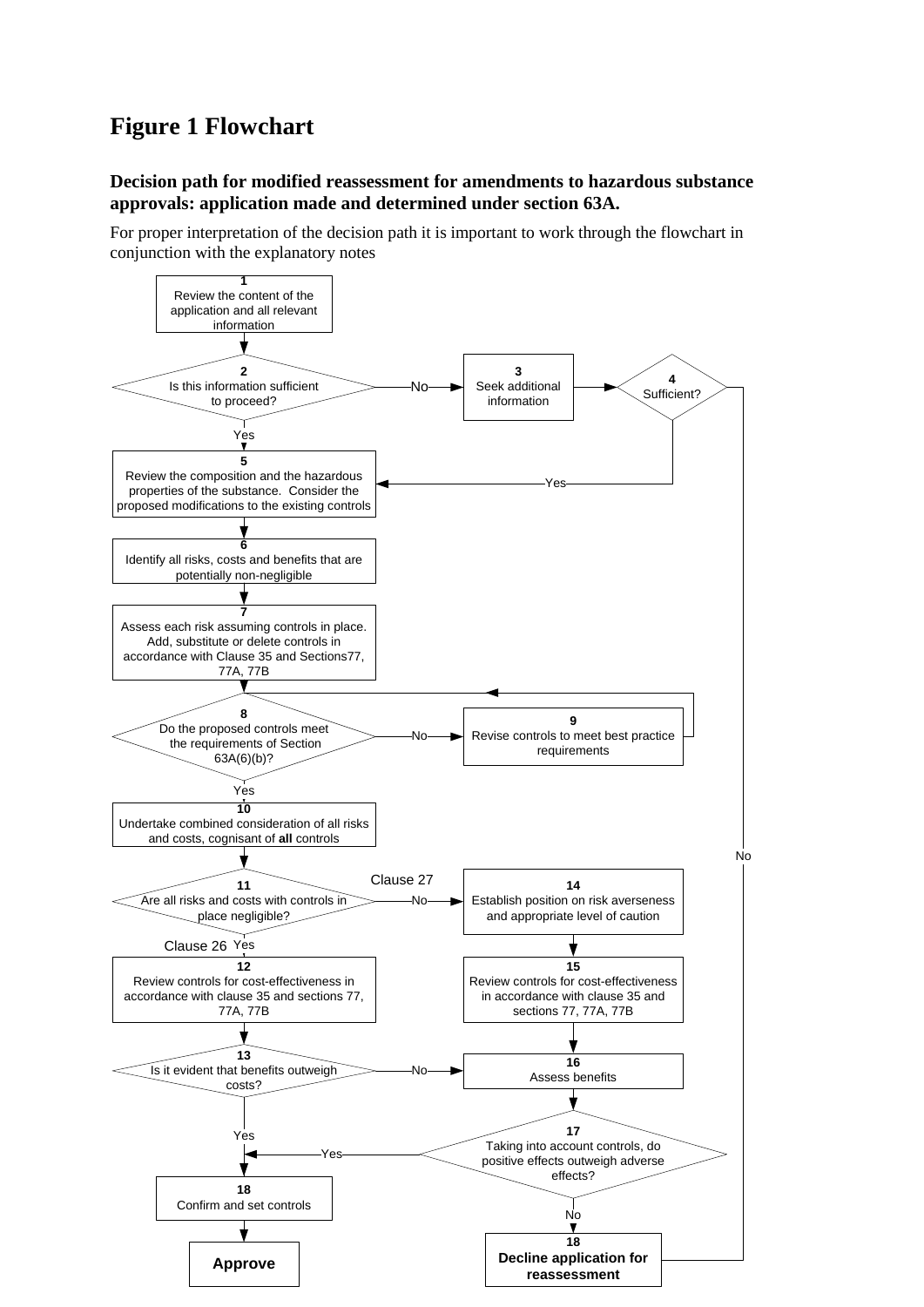# **Figure 1 EXPLANATORY NOTES**

#### **Item 1: Review the content of the application and all relevant information**

Review the application, the E&R Report, and information received from experts and that provided in submissions (where relevant) in terms of section 28(2) of the Act and clauses 8, 15, 16 and 20 of the Methodology.

While section 63A is not mentioned in section 53 (public notification), sections 63A(4) and (5) provide discretion for the Authority to consider public notification (cf section 53(2)) and guidance re consultation where an application is not publicly notified.

### **Item 2: Is this information sufficient to proceed?**

Review the information and determine whether or not there is sufficient information available to make a decision.

### **Item 3: (if 'no') Seek additional information**

If there is not sufficient information then additional information may need to be sought under section 52 or 58 of the Act.

If the applicant is not able to provide sufficient information for consideration then the application is not approved. In these circumstances the Authority may choose to decline the application, or the application may lapse.

### **Item 4 Sufficient?**

1

When additional information has been sought, has this been provided, and is there now sufficient information available to make a decision?

If the Authority is not satisfied that it has sufficient information for consideration, then the application for reassessment must be declined (see item 18).

### **Item 5: (if 'yes' from item 2 or from item 4) Review the composition and the hazardous properties of the substance, and the proposed modifications to the existing controls**

Review the composition of the substance, its hazardous properties, and the existing suite of controls on the substance. The level of detail for this review will depend on the nature of the application for modified reassessment. In most cases a detailed review will not be required.

Consider the proposed modifications to the existing controls.

#### **Item 6: Identify all risks, costs and benefits that are potentially non-negligible<sup>1</sup>** The modified reassessment process concentrates on a specific aspect of the

<sup>&</sup>lt;sup>1</sup> Relevant effects are **marginal effects**, or the changes that will occur as a result of the substance being available. Financial costs associated with preparing and submitting an application are not marginal effects and are not effects of the substance(s) and are therefore not taken into account in weighing up adverse and positive effects. These latter types of costs are sometimes called "sunk" costs since they are incurred whether or not the application is successful.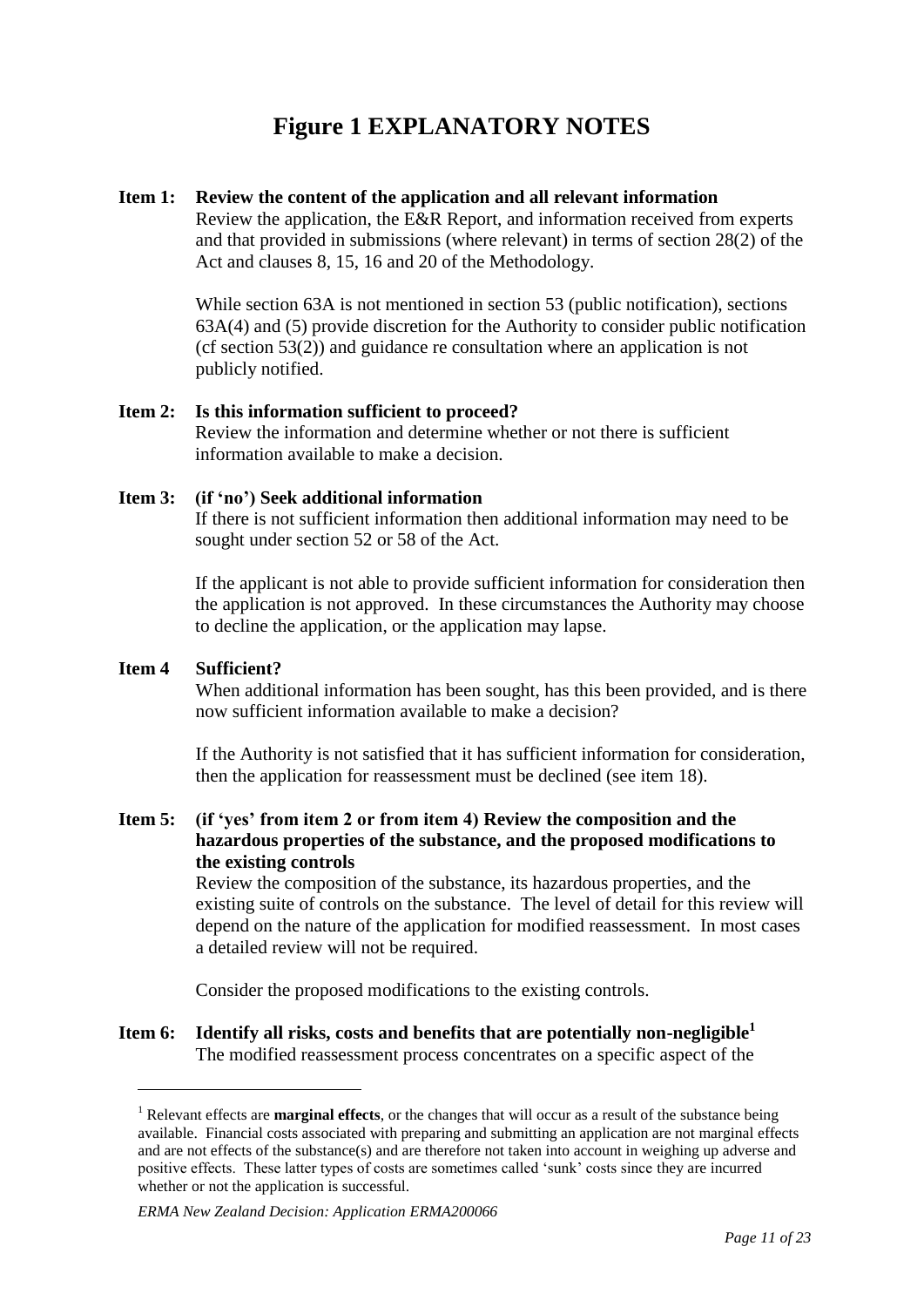approval (section  $63A(1)(a)$ ). All risks, costs and benefits that are potentially non-negligible need to be identified. However, emphasis should be placed on effects that are expected to change as a result of the proposed changes to controls.

Costs and benefits are defined in the Methodology as the value of particular effects. However, in most cases these "values" are not certain and have a likelihood attached to them. Thus costs and risks are generally synonymous and may be addressed together. Examples of costs that cannot be considered as risks are one-off direct financial costs incurred by applicants, that cannot be considered as "sunk" costs (see footnote 1). Where such costs arise they will considered in the same way as risks, but their likelihood of occurrence will be more certain.

Identification is a two step process that scopes the range of possible effects (risks, costs and benefits).

Step 1: Identify all possible risks and costs (adverse effects) and benefits (positive effects) associated with the approval of the substance(s), and based on the range of areas of impact described in clause 9 of the Methodology and sections 5 and 6 of the Act<sup>2</sup>. Consider the effects of the substance through its lifecycle (clause 11) and include the likely effects of the substance being unavailable (sections  $29(1)(a)(iii)$  and  $29(1)(b)(iii)$ ).

> Relevant costs and benefits are those that relate to New Zealand and those that would arise as a consequence of approving the application (clause 14).

Consider short term and long term effects.

Identify situations where risks and costs occur in one area of impact or affect one sector and benefits accrue to another area or sector; that is, situations where risks and costs do not have corresponding benefits.

Step 2: Document those risks, costs and benefits that can be readily concluded to be negligible<sup>3</sup>, and eliminate them from further consideration.

> Note that where there are costs that are not associated with risks some of them may be eliminated at this scoping stage on the basis that the financial cost represented is very small and there is no overall effect on the market economy.

#### **Item 7: Assess each risk assuming controls in place. Add, substitute or delete controls in accordance with clause 35 and sections 77, 77A and 77B of the Act.**

<sup>&</sup>lt;sup>2</sup> Effects on the natural environment, effects on human health and safety, effects on Maori culture and traditions, effects on society and community, effects on the market economy.

<sup>&</sup>lt;sup>3</sup> Negligible effects are defined in the Annotated Methodology as "Risks which are of such little significance" in terms of their likelihood and effect that they do not require active management and/or after the application of risk management can be justified by very small levels of benefits.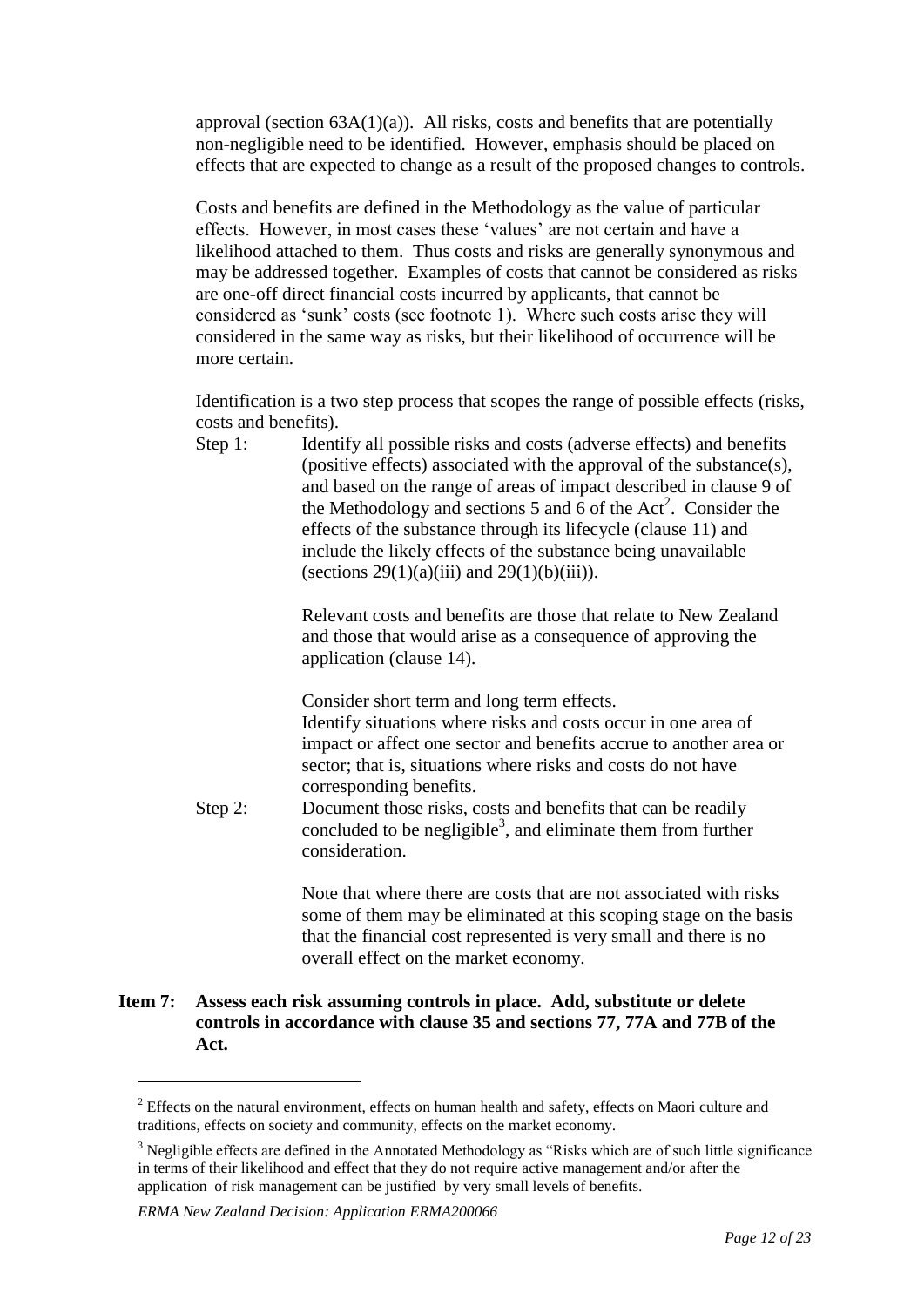The assessment of potentially non-negligible risks and costs should be carried out in accordance with clauses 12, 13, 15, 22, 24, 25, and 29 to 32 of the Methodology. The assessment is carried out with the default controls in place. Assess each potentially non-negligible risk and cost estimating the magnitude of the effect if it should occur and the likelihood of its occurring. Where there are non-negligible financial costs that are not associated with risks then the probability of occurrence (likelihood) may be close to 1. Relevant information provided in submissions should be taken into account.

The distribution of risks and costs should be considered, including geographical distribution and distribution over groups in the community, as well as distribution over time. This information should be retained with the assessed level of risk/cost.

This assessment includes consideration of how cautious the Authority will be in the face of uncertainty (section 7). Where there is uncertainty, it may be necessary to estimate scenarios for lower and upper bounds for the adverse effect as a means of identifying the range of uncertainty (clause 32). It is also important to bear in mind the materiality of the uncertainty and how significant the uncertainty is for the decision (clause  $29(a)$ ).

Consider the Authority"s approach to risk (clause 33 of the Methodology) or how risk averse the Authority should be in giving weight to the residual risk, where residual risk is the risk remaining after the imposition of controls. See ERMA New Zealand report 'Approach to Risk' for further guidance<sup>4</sup>.

Where it is clear that residual risks are non-negligible and where appropriate controls are available, add substitute or delete controls in accordance with sections 77 and 77A of the Act to reduce the residual risk to a tolerable level. If the substance has toxic or ecotoxic properties, consider setting exposure limits under section 77B. While clause 35 is relevant here, in terms of considering the costs and benefits of changing the controls, it has more prominence in items 12 and 15.

If changes are made to the controls at this stage then the approach to uncertainty and the approach to risk must be revisited.

- **Item 8: Do the proposed controls meet the requirements of Section 63A(6)(b)?** Consider whether the proposed controls meet best international practices and standards for the safe management of hazardous substances. This includes the full suite of proposed controls including existing controls and modified controls.
- **Item 9: (if 'no' from item 8) Revise controls to meet best practice requirements** If the controls do not meet the best international practice criteria, then modify the controls so that they do meet them.

<sup>&</sup>lt;sup>4</sup> <http://www.ermanz.govt.nz/resources/publications/pdfs/ER-OP-03-02.pdf>

*ERMA New Zealand Decision: Application ERMA200066*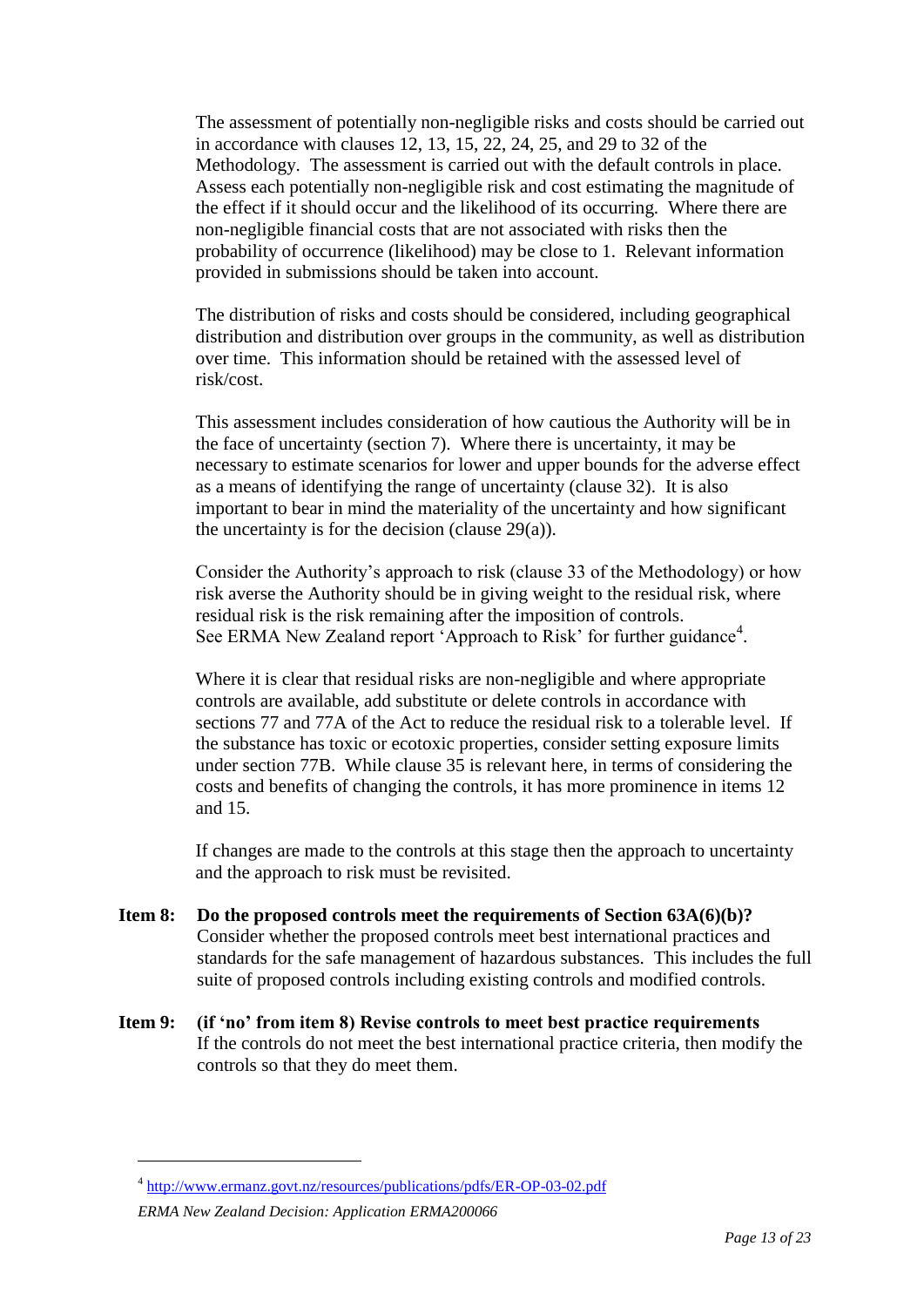



### **(if 'yes' from item 8) Undertake combined consideration of all risks and costs, cognisant of proposed controls**

Once the risks and costs have been assessed individually consider all risks and costs together as a "basket" of risks/costs. If it is feasible and/or appropriate, this may involve combining groups of risks and costs as for Clause 34 of the Methodology. The purpose of this step is to consider synergistic effects and determine whether these may change the level of individual risks.

#### **Item Are all risks and costs with controls in place negligible?**

**11:** Looking at individual risks in the context of the 'basket' of risks, consider whether any of the residual risks (costs) are negligible.

**Item** 

**Item 10:**

**12:**



Clause 26 Yes

### **(if 'yes' from item 11) Review controls for cost-effectiveness in accordance with clause 35 and sections 77, 77A and 77B**

Where all risks are negligible the decision must be made under clause 26 of the Methodology.

Consider the cost-effectiveness of the proposed individual controls and exposure limits. Where relevant and appropriate, add, substitute or delete controls whilst taking into account the view of the applicant, and the cost-effectiveness of the full package of controls.

#### **Item Is it evident that benefits outweigh costs?**

**13:** Risks have already been determined to be negligible (item 9). In the unusual circumstance where there are non-negligible costs that are not associated with risks they have been assessed in item 7.

> Costs are made up of two components: internal costs or those that accrue to the applicant, and external costs or those that accrue to the wider community.

Consider whether there are any non-negligible external costs that are not associated with risks.

If there are no external non-negligible costs then external benefits outweigh external costs. The fact that the application has been submitted is deemed to demonstrate existence of internal or private net benefit, and therefore total benefits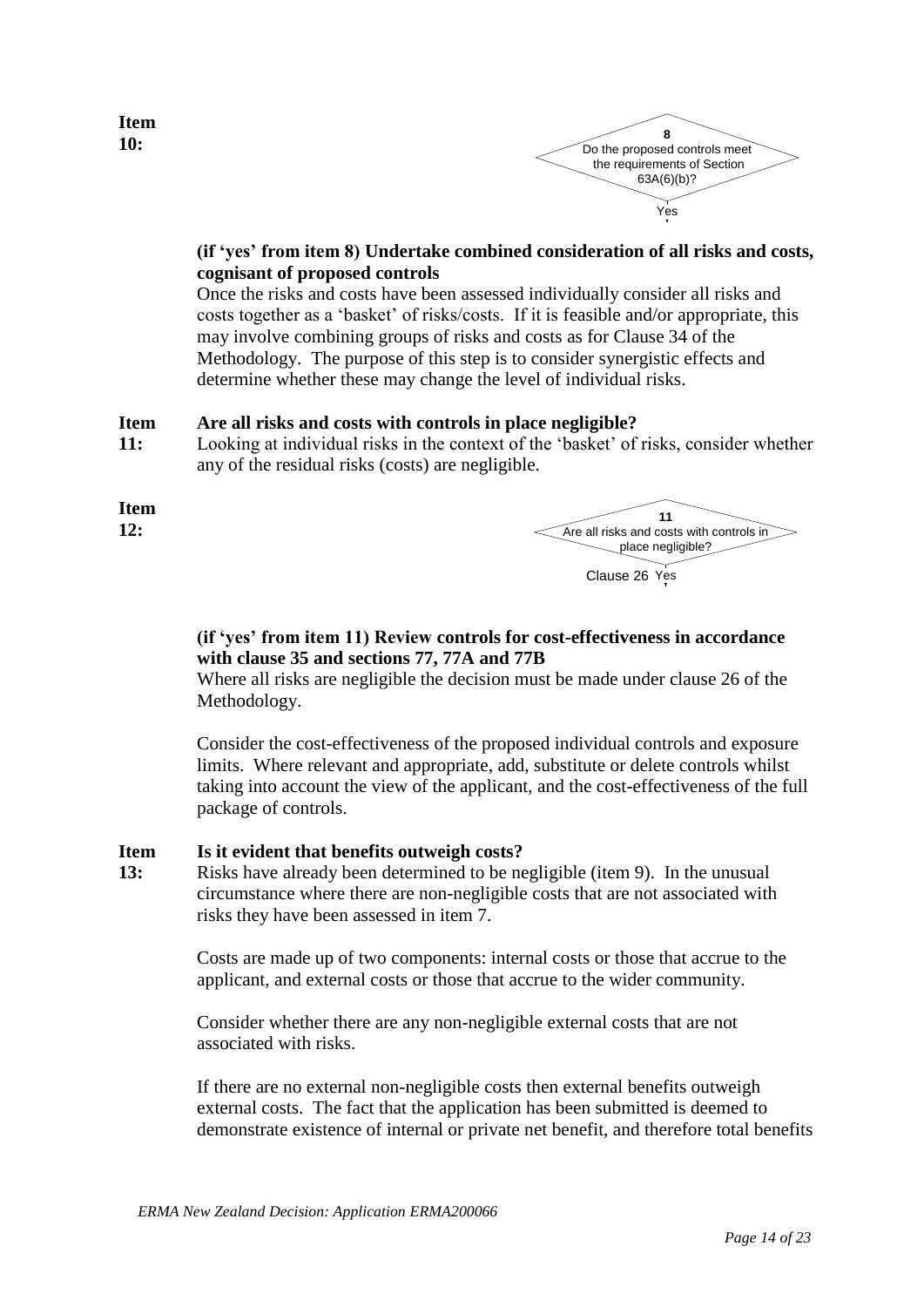outweigh total costs<sup>5</sup>. As indicated above, where risks are deemed to be negligible, and the only identifiable costs resulting from approving an application are shown to accrue to the applicant, then a cost-benefit analysis will not be required. The act of an application being lodged will be deemed by the Authority to indicate that the applicant believes the benefits to be greater than the costs.

However, if this is not the case and there are external non-negligible costs then all benefits need to be assessed (via item 16).

**Item 14:**

1



### **(if 'no' from item 10) Establish Authority's position on risk averseness and appropriate level of caution**

Although "risk averseness" (approach to risk, clause 33) is considered as a part of the assessment of individual risks, it is good practice to consolidate the view on this if several risks are non-negligible. This consolidation also applies to the consideration of the approach to uncertainty (section 7).

#### **Item 15: Review controls for cost-effectiveness in accordance with clause 35 and sections 77, 77A and 77B**

This constitutes a decision made under clause 27 of the Methodology (taken in sequence from items 10, 13, 14 and 15).

Consider (a) whether any of the non-negligible risks can be reduced by varying the controls in accordance with section 77 and 77A of the Act, and (b) the costeffectiveness of the controls. Where relevant and appropriate, add, substitute or delete controls whilst taking into account the view of the applicant, and making sure that the benefits of doing so outweigh the costs. As for item 6, If the substance has toxic or ecotoxic properties, consider exposure limits under section 77B.

#### **Item (if 'no' from item 13, or in sequence from item 15) Assess benefits**

**16:** Assess benefits or positive effects in terms of clause 13 of the Methodology.

> Since benefits are not certain, they are assessed in the same way as risks. Thus the assessment involves estimating the magnitude of the effect if it should occur and the likelihood of its occurring. This assessment also includes consideration of the Authority"s approach to uncertainty or how cautious the Authority will be in the face of uncertainty (section 7). Where there is uncertainty, it may be necessary to estimate scenarios for lower and upper bounds for the positive effect.

An understanding of the distributional implications of a proposal is an important part of any consideration of costs and benefits, and the distribution of benefits

<sup>&</sup>lt;sup>5</sup>Technical Guide 'Risks, Costs and Benefits' page 6 - Note that, where risks are negligible and the costs accrue only to the applicant, no explicit cost benefit analysis is required. In effect, the Authority takes the act of making an application as evidence that the benefits outweigh the costs". See also Protocol Series 1 "General requirements for the Identification and Assessment of Risks, Costs, and Benefits".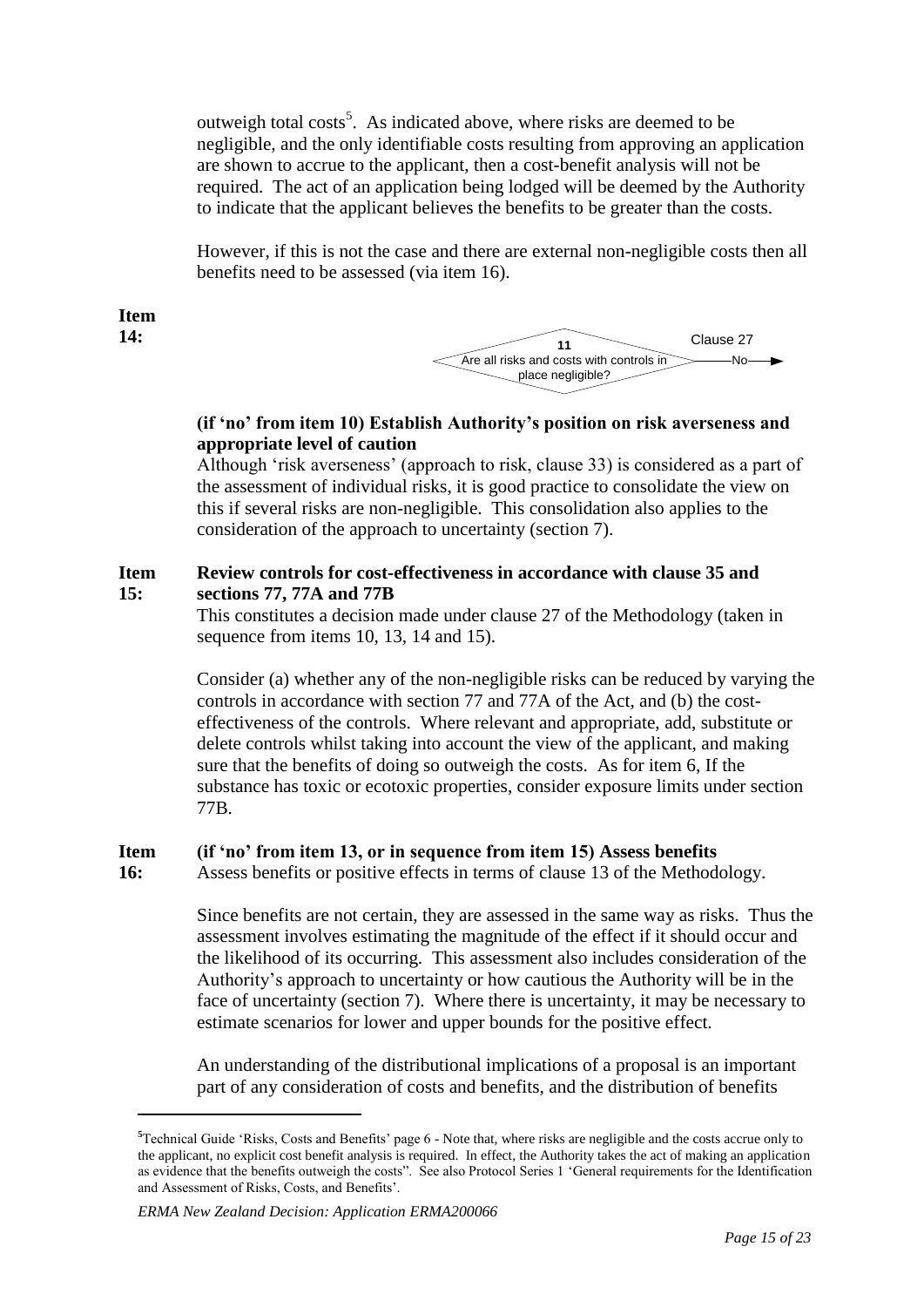should be considered in the same way as for the distribution of risks and costs. The Authority will in particular look to identify those situations where the beneficiaries of an application are different from those who bear the costs<sup>6</sup>. This is important not only for reasons related to fairness but also in forming a view of just how robust any claim of an overall net benefit might be. It is much more difficult to sustain a claim of an overall net benefit if those who enjoy the benefits are different to those who will bear the costs. Thus where benefits accrue to one area or sector and risks and costs are borne by another area or sector then the Authority may choose to be more risk averse and to place a higher weight on the risks and costs.

As for risks and costs the assessment is carried out with the default controls in place.

**Item Taking into account controls, do positive effects outweigh adverse effects?**

**17:** In weighing up positive and adverse effects, consider clause 34 of the Methodology. Where possible combine groups of risks, costs and benefits or use other techniques such as dominant risks and ranking of risks.. The weighing up process takes into account controls proposed in items 5, 7 (9), 12 and/or 15.

> Where this item is taken in sequence from items 14, 15 and 16 (i.e. risks are not negligible) it constitutes a decision made under clause 27 of the Methodology.

Where this item is taken in sequence from items 11, 12 and 13 (i.e. risks are negligible, and there are external or public costs) it constitutes a decision made under clause 26 of the Methodology.

#### **Item (if 'no' from item 4 or item 17) Decline application for reassessment**

**18:** (from item 4) The Act is silent on the situation if there is insufficient information to consider the application. However, sections 55-61 (section 63A(3)) are deemed to hold, therefore the Authority concludes that the application for reassessment may be declined if there is insufficient information.

> (from item 17) The Authority may decline the application under section  $63A(6)$ after taking into account the effects of the substance and best international practices and standards.

Section  $63A(2)(b)$  notes that this modified reassessment process cannot result in an approval to import or manufacture the substance being revoked. Therefore, if the process results in a "decline" decision, then the result is that the modified reassessment of the substance is not approved, and the existing controls remain in force.

<sup>6</sup> This principle derives from Protocol Series 1, and is restated in the Technical Guide "Risks, Costs and Benefits".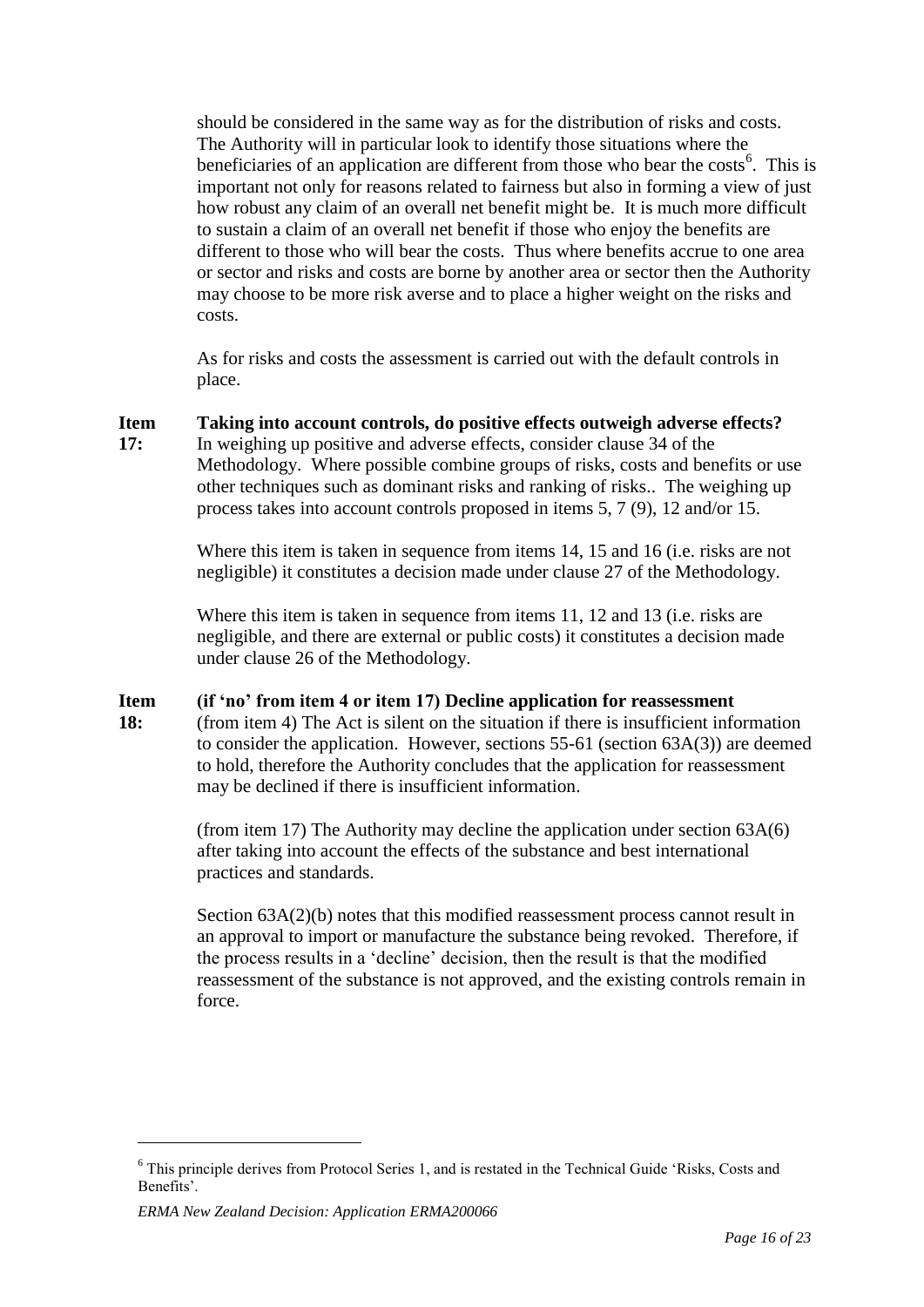

### **(if 'yes' from items 13 or 17) Confirm and set controls**

Controls have been considered at the earlier stages of the process (items 5, 7 (9), 12 and/or 15). The final step in the decision-making process brings together all the proposed controls, and reviews them for overlaps, gaps and inconsistencies. Once these have been resolved the controls are confirmed.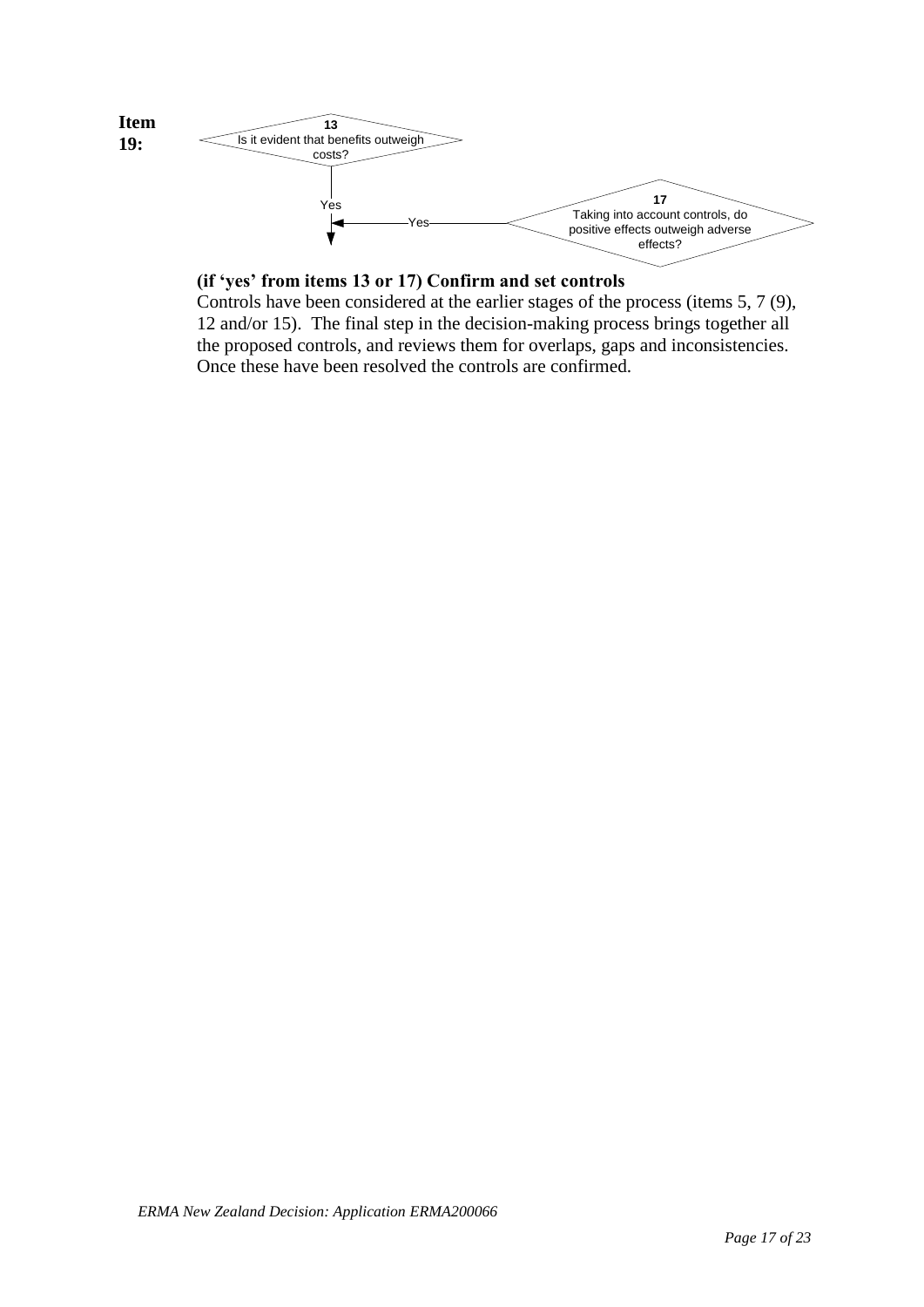# **Appendix 2: Controls for Chlorpropham**

*Note: Please refer to the regulations for the requirements prescribed for each control and the modifications listed as set out in section 4 of this document.*

| <b>Control</b><br>Code <sup>7</sup>                                  | <b>Regulation</b> <sup>8</sup> | <b>Topic</b>                                                                                     | <b>Variations</b>                                                                                                                              |  |
|----------------------------------------------------------------------|--------------------------------|--------------------------------------------------------------------------------------------------|------------------------------------------------------------------------------------------------------------------------------------------------|--|
| Hazardous Substances (Classes 6, 8, and 9 Controls) Regulations 2001 |                                |                                                                                                  |                                                                                                                                                |  |
| T <sub>1</sub>                                                       | 11-27                          | Limiting exposure to toxic<br>substances                                                         | This control only applies to use of<br>chlorpropham as a pesticide. No<br>PDE, ADE or TEL values are set at<br>this time.                      |  |
| T <sub>2</sub>                                                       | 29, 30                         | Controlling exposure in places of<br>work                                                        | No WES values are set at this time.                                                                                                            |  |
| T <sub>4</sub>                                                       | $\overline{7}$                 | Requirements for equipment used to<br>handle hazardous substances                                |                                                                                                                                                |  |
| T <sub>5</sub>                                                       | 8                              | Requirements for protective clothing<br>and equipment                                            |                                                                                                                                                |  |
| T7                                                                   | 10                             | Restrictions on the carriage of toxic<br>or corrosive substance on passenger<br>service vehicles |                                                                                                                                                |  |
| E1                                                                   | 32-45                          | Limiting exposure to ecotoxic<br>substances                                                      | This control only applies to use of<br>chlorpropham as a pesticide. No<br>EEL values are set at this time and the<br>default EELs are deleted. |  |
| E2                                                                   | 46-48                          | Restrictions on use within<br>application area                                                   | As no EELs have been set, no<br>application rate is able to be set under<br>this regulation.                                                   |  |
|                                                                      |                                |                                                                                                  | However, an application rate is set<br>as an additional control under<br>section 77A.                                                          |  |
| E <sub>5</sub>                                                       | 6                              | Requirements for keeping records of<br>use                                                       |                                                                                                                                                |  |
| E <sub>6</sub>                                                       | $\tau$                         | Requirements for equipment used to<br>handle hazardous substances                                |                                                                                                                                                |  |
| <b>Hazardous Substances (Identification) Regulations 2001</b>        |                                |                                                                                                  |                                                                                                                                                |  |
| I <sub>1</sub>                                                       | 6, 7, 32-35,                   | General identification requirements                                                              |                                                                                                                                                |  |
|                                                                      | $36(1)-(7)$                    | Regulation $6$ – Identification duties<br>of suppliers                                           |                                                                                                                                                |  |

**Table A2.1: Controls for chlorpropham – codes, regulations and variations.**

<sup>7</sup> Note: The numbering system used in this column relates to the coding system used in the ERMA New Zealand Controls Matrix. This links the hazard classification categories to the regulatory controls triggered by each category. It is available from the ERMA New Zealand website <u>www.ermanz.govt.nz/resources</u> and is also contained in the ERMA New Zealand User Guide to the HSNO Control Regulations.

<sup>8</sup> These Regulations form the controls applicable to this substance. Refer to the cited Regulations for the formal specification, and for definitions and exemptions.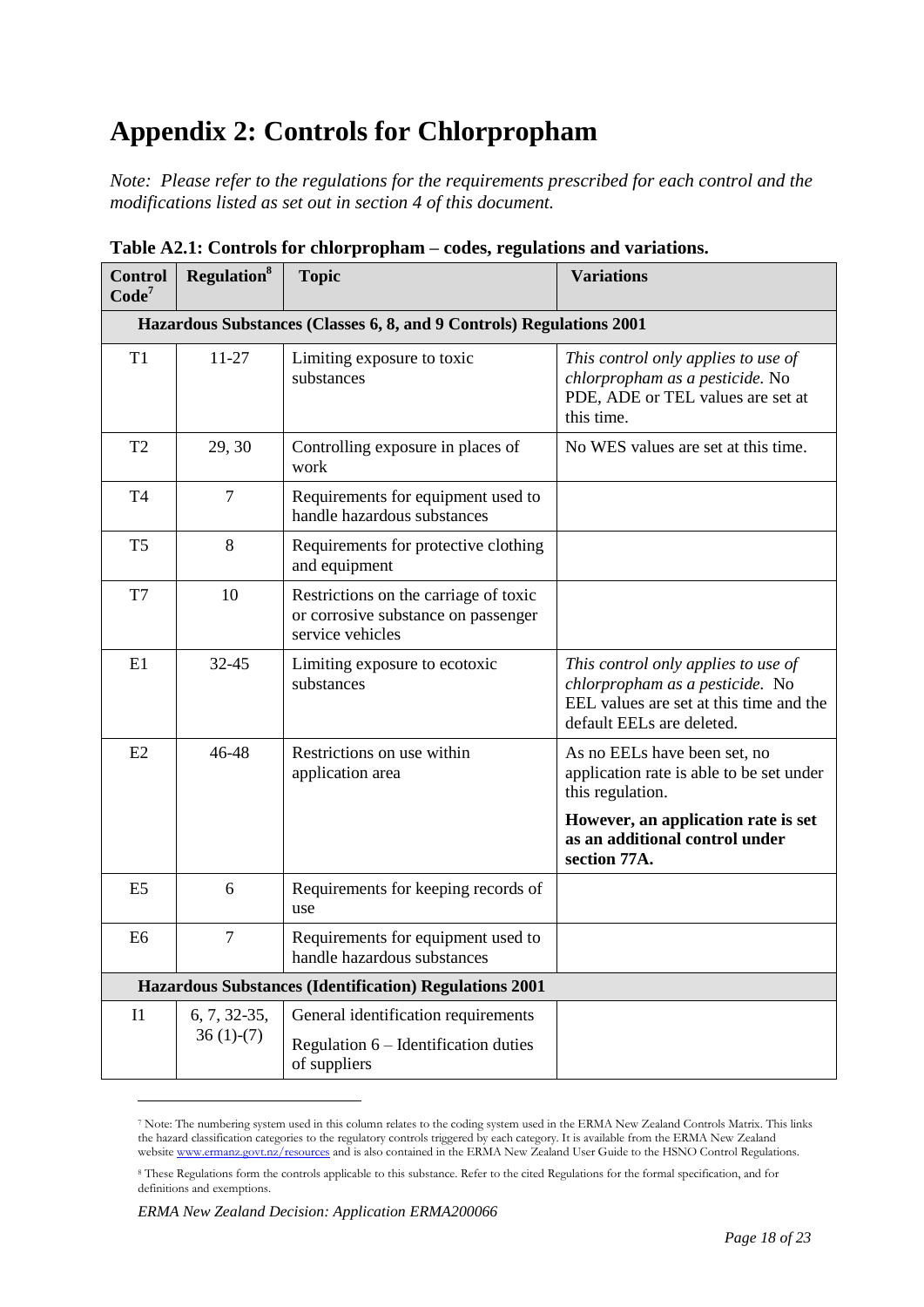| <b>Control</b><br>Code <sup>7</sup> | Regulation <sup>8</sup> | <b>Topic</b>                                                                                   | <b>Variations</b> |
|-------------------------------------|-------------------------|------------------------------------------------------------------------------------------------|-------------------|
|                                     |                         | Regulation $7$ – Identification duties<br>of persons in charge                                 |                   |
|                                     |                         | Regulations 32 and 33 -<br>Accessibility of information                                        |                   |
|                                     |                         | Regulations 34, 35, 36(1)-(7) –<br>Comprehensibility, Clarity and<br>Durability of information |                   |
| I3                                  | 9                       | Priority identifiers for ecotoxic<br>substances                                                |                   |
| I8                                  | 14                      | Priority identifiers for toxic<br>substances                                                   |                   |
| I <sub>9</sub>                      | 18                      | Secondary identifiers for all<br>hazardous substances                                          |                   |
| I11                                 | 20                      | Secondary identifiers for ecotoxic<br>substances                                               |                   |
| <b>I16</b>                          | 25                      | Secondary identifiers for toxic<br>substances                                                  |                   |
| I17                                 | 26                      | Use of Generic Names                                                                           |                   |
| <b>I18</b>                          | 27                      | Use of Concentration Ranges                                                                    |                   |
| I19                                 | 29-31                   | Alternative information in certain<br>cases                                                    |                   |
|                                     |                         | Regulation 29 – Substances in fixed<br>bulk containers or bulk transport<br>containers         |                   |
|                                     |                         | Regulation $30 -$ Substances in<br>multiple packaging                                          |                   |
|                                     |                         | Regulation $31 -$ Alternative<br>information when substances are<br>imported                   |                   |
| I21                                 | 37-39, 47-50            | Documentation required in places of<br>work                                                    |                   |
|                                     |                         | Regulation 37 – Documentation<br>duties of suppliers                                           |                   |
|                                     |                         | Regulation 38 – Documentation<br>duties of persons in charge of places<br>of work              |                   |
|                                     |                         | Regulation 39 – General content<br>requirements for documentation                              |                   |
|                                     |                         | Regulation 47 – Information not<br>included in approval                                        |                   |
|                                     |                         | Regulation 48 – Location and<br>presentation requirements for<br>documentation                 |                   |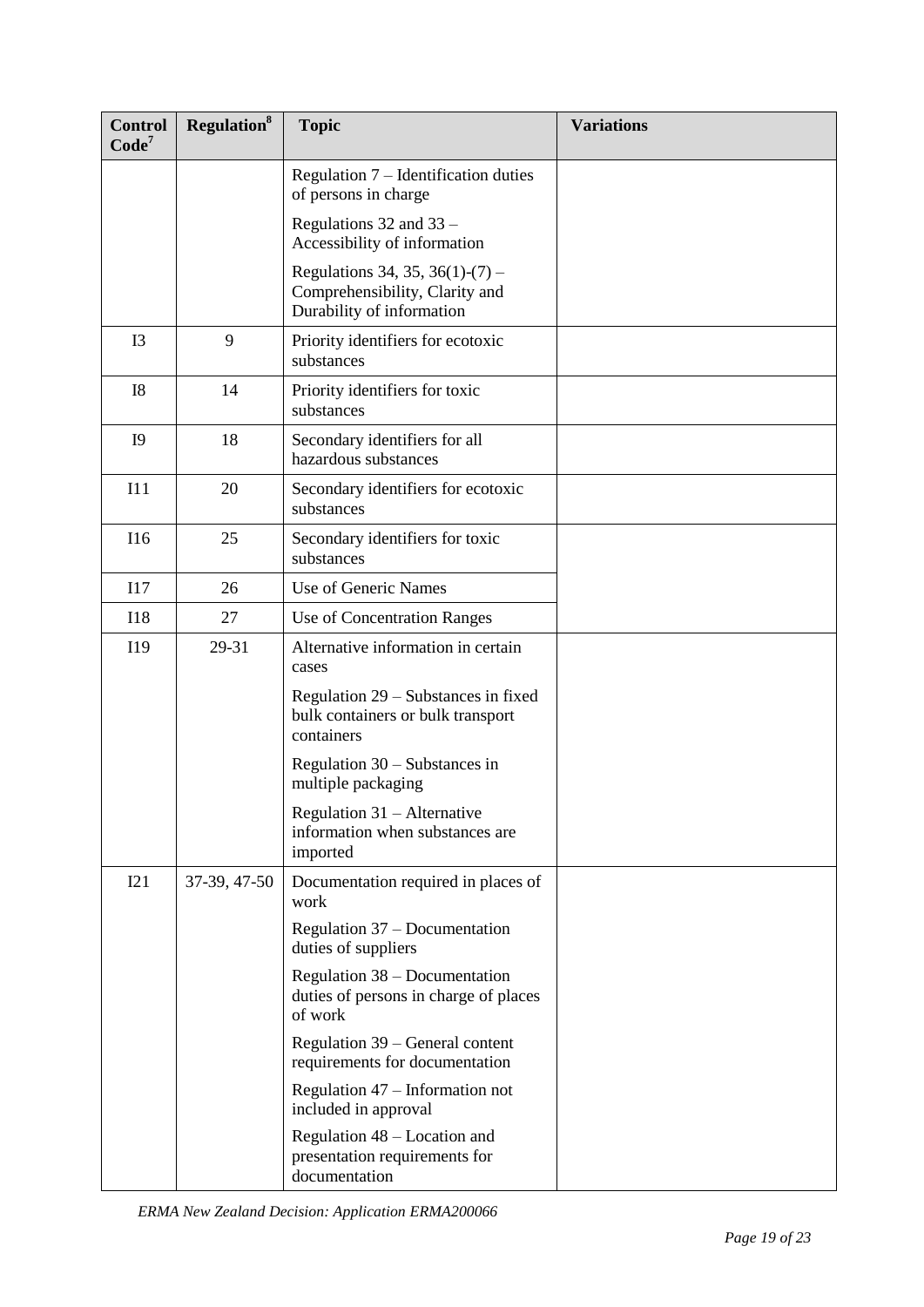| <b>Control</b><br>Code <sup>7</sup>                     | <b>Regulation</b> <sup>8</sup> | <b>Topic</b>                                                                                                                                         | <b>Variations</b> |
|---------------------------------------------------------|--------------------------------|------------------------------------------------------------------------------------------------------------------------------------------------------|-------------------|
|                                                         |                                | Regulation 49 – Documentation<br>requirements for vehicles                                                                                           |                   |
|                                                         |                                | Regulation $50 -$ Documentation to be<br>supplied on request                                                                                         |                   |
| I23                                                     | 41                             | Specific documentation requirements<br>for ecotoxic substances                                                                                       |                   |
| <b>I28</b>                                              | 46                             | Specific documentation requirements<br>for toxic substances                                                                                          |                   |
| I29                                                     | 51-52                          | Duties of persons in charge of places<br>with respect to signage                                                                                     |                   |
| <b>I30</b>                                              | 53                             | Advertising corrosive and toxic<br>substances                                                                                                        |                   |
|                                                         |                                | <b>Hazardous Substances (Packaging) Regulations 2001</b>                                                                                             |                   |
| P <sub>1</sub>                                          | 5, 6, 7(1), 8                  | General packaging requirements                                                                                                                       |                   |
|                                                         |                                | Regulation $5 -$ Ability to retain<br>contents                                                                                                       |                   |
|                                                         |                                | Regulation 6 – Packaging markings                                                                                                                    |                   |
|                                                         |                                | Regulation $7(1)$ – Requirements<br>when packing hazardous substance                                                                                 |                   |
|                                                         |                                | Regulation $8$ – Compatibility                                                                                                                       |                   |
|                                                         |                                | Regulation 9A and 9B - Large<br>Packaging                                                                                                            |                   |
| P <sub>3</sub>                                          | 9                              | Packaging requirements for<br>substances packed in limited<br>quantities                                                                             |                   |
| P13                                                     | 19                             | Packaging requirements for toxic<br>substances                                                                                                       |                   |
| P <sub>15</sub>                                         | 21                             | Packaging requirements for ecotoxic<br>substances                                                                                                    |                   |
| PG3                                                     | Schedule 3                     | The tests in Schedule 3 correlate to<br>the packaging requirements of UN<br>Packing Group III (UN PGIII).                                            |                   |
| PS4                                                     | Schedule 4                     | This schedule describes the<br>minimum packaging requirements<br>that must be complied with when a<br>substance is packaged in limited<br>quantities |                   |
| <b>Hazardous Substances (Disposal) Regulations 2001</b> |                                |                                                                                                                                                      |                   |
| D <sub>4</sub>                                          | 8                              | Disposal requirements for toxic and<br>corrosive substances                                                                                          |                   |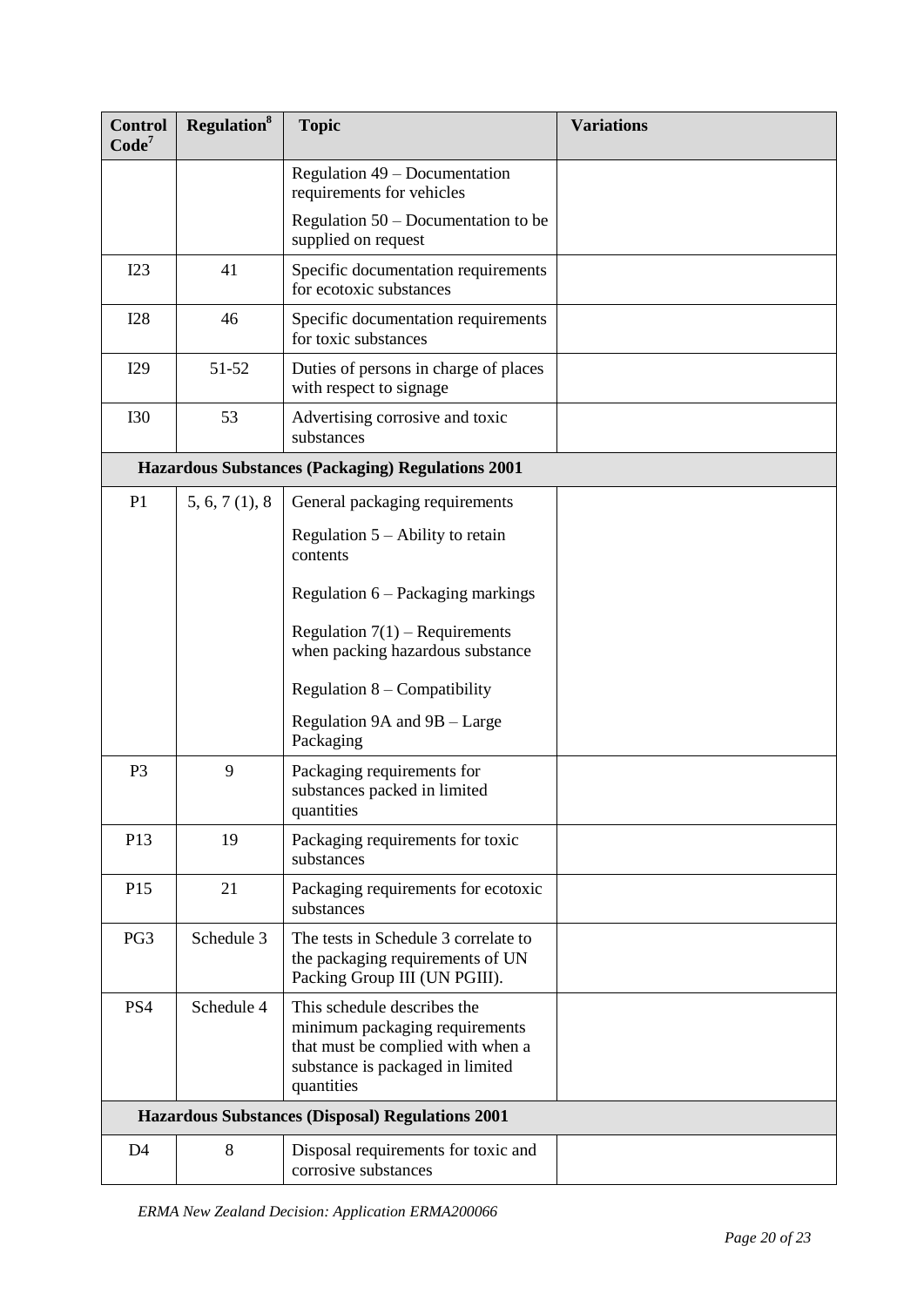| <b>Control</b><br>Code <sup>7</sup>                                                                                                                                                                                                                              | <b>Regulation</b> <sup>8</sup>                                                                                                                                                                                                  | <b>Topic</b>                                                                         | <b>Variations</b> |  |  |
|------------------------------------------------------------------------------------------------------------------------------------------------------------------------------------------------------------------------------------------------------------------|---------------------------------------------------------------------------------------------------------------------------------------------------------------------------------------------------------------------------------|--------------------------------------------------------------------------------------|-------------------|--|--|
| D <sub>5</sub>                                                                                                                                                                                                                                                   | 9                                                                                                                                                                                                                               | Disposal requirements for ecotoxic<br>substances                                     |                   |  |  |
| D <sub>6</sub>                                                                                                                                                                                                                                                   | 10                                                                                                                                                                                                                              | Disposal requirements for packages                                                   |                   |  |  |
| D <sub>7</sub>                                                                                                                                                                                                                                                   | 11, 12                                                                                                                                                                                                                          | Disposal information requirements                                                    |                   |  |  |
| D <sub>8</sub>                                                                                                                                                                                                                                                   | 13, 14                                                                                                                                                                                                                          | Disposal documentation<br>requirements                                               |                   |  |  |
|                                                                                                                                                                                                                                                                  |                                                                                                                                                                                                                                 | <b>Hazardous Substances (Emergency Management) Regulations 2001</b>                  |                   |  |  |
| EM1                                                                                                                                                                                                                                                              | $6, 7, 9-11$                                                                                                                                                                                                                    | Level 1 emergency management<br>information: General requirements                    |                   |  |  |
| EM <sub>6</sub>                                                                                                                                                                                                                                                  | 8(e)                                                                                                                                                                                                                            | Information requirements for toxic<br>substances                                     |                   |  |  |
| EM7                                                                                                                                                                                                                                                              | 8(f)                                                                                                                                                                                                                            | Information requirements for<br>ecotoxic substances                                  |                   |  |  |
| EM <sub>8</sub>                                                                                                                                                                                                                                                  | $12-16$ , $18-20$                                                                                                                                                                                                               | Level 2 emergency management<br>documentation requirements                           |                   |  |  |
| <b>EM11</b>                                                                                                                                                                                                                                                      | $25 - 34$                                                                                                                                                                                                                       | Level 3 emergency management<br>requirements – emergency response<br>plans           |                   |  |  |
| <b>EM13</b>                                                                                                                                                                                                                                                      | 42                                                                                                                                                                                                                              | Level 3 emergency management<br>$requirements - signature$                           |                   |  |  |
|                                                                                                                                                                                                                                                                  |                                                                                                                                                                                                                                 | Hazardous Substances (Tank Wagons and Transportable Containers) Regulations 2004     |                   |  |  |
| Regulations 4 to 43<br>The Hazardous Substances (Tank Wagons and Transportable Containers)<br>Regulations 2004 prescribe a number of controls relating to tank wagons and<br>where applicable<br>transportable containers and must be complied with as relevant. |                                                                                                                                                                                                                                 |                                                                                      |                   |  |  |
|                                                                                                                                                                                                                                                                  | <b>Section 77 and 77A Additional Controls</b>                                                                                                                                                                                   |                                                                                      |                   |  |  |
| (1)                                                                                                                                                                                                                                                              |                                                                                                                                                                                                                                 | Prohibition on use of chlorpropham                                                   |                   |  |  |
|                                                                                                                                                                                                                                                                  | (1)                                                                                                                                                                                                                             | No person may use chlorpropham for any purpose other than—                           |                   |  |  |
|                                                                                                                                                                                                                                                                  | (a)                                                                                                                                                                                                                             | for research and development; or                                                     |                   |  |  |
|                                                                                                                                                                                                                                                                  | (b)                                                                                                                                                                                                                             | as an ingredient or component in the manufacture of another substance or<br>product; |                   |  |  |
|                                                                                                                                                                                                                                                                  | Despite subclause $(1)(a)$ , research and development using chlorpropham does not include<br>(2)<br>investigation or experimentation in which the substance is discharged, laid or applied in or<br>to the outdoor environment; |                                                                                      |                   |  |  |
|                                                                                                                                                                                                                                                                  | (3)<br>Despite subclause (1), chlorpropham may be applied in storage warehouses for<br>use as a sprout inhibitor on potatoes, provided that —                                                                                   |                                                                                      |                   |  |  |
|                                                                                                                                                                                                                                                                  | (a)<br>application is made using a fogging machine, externally located to the<br>treatment warehouse; and                                                                                                                       |                                                                                      |                   |  |  |
|                                                                                                                                                                                                                                                                  | ( <b>b</b> )                                                                                                                                                                                                                    | the maximum application rate of chlorpropham used is:                                |                   |  |  |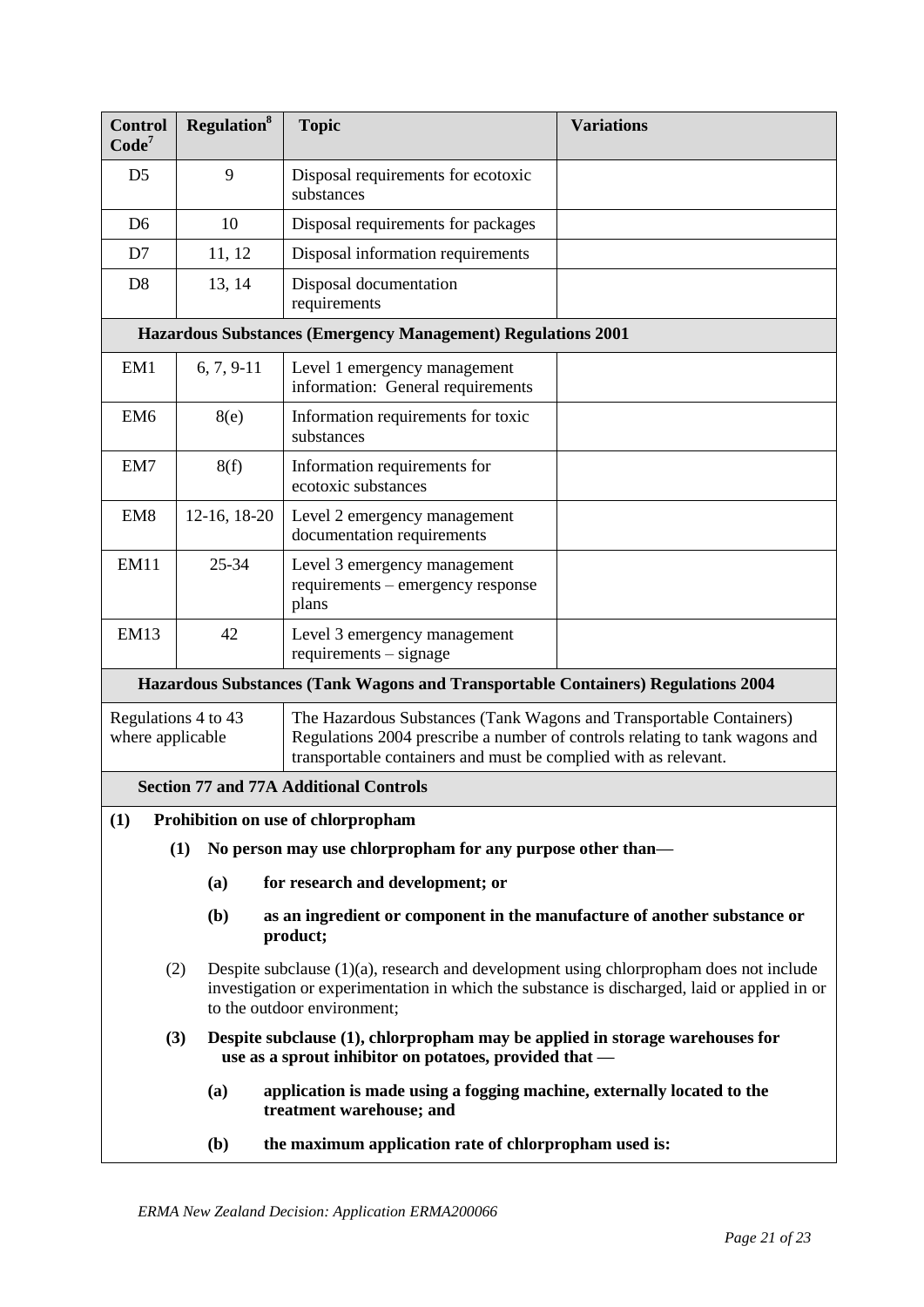| <b>Control</b><br>Code <sup>7</sup> |     | <b>Regulation</b> <sup>8</sup> | <b>Topic</b>                                                                                                                                                                                                                                                                                                                                                      | <b>Variations</b>                                                     |
|-------------------------------------|-----|--------------------------------|-------------------------------------------------------------------------------------------------------------------------------------------------------------------------------------------------------------------------------------------------------------------------------------------------------------------------------------------------------------------|-----------------------------------------------------------------------|
|                                     |     |                                | $0.0145$ kg $/ 1,000$ kg potatoes in bulk stores; or<br>(i)                                                                                                                                                                                                                                                                                                       |                                                                       |
|                                     |     |                                | $0.0215$ kg $/ 1,000$ kg potatoes in box stores, and<br>(ii)                                                                                                                                                                                                                                                                                                      |                                                                       |
|                                     |     |                                |                                                                                                                                                                                                                                                                                                                                                                   |                                                                       |
|                                     |     | (c)                            | no person without PPE shall enter treated areas until after 2 hours of<br>mechanical ventilation or 4 hours of passive ventilation. If visible aerosol<br>remains after these periods, no persons without PPE may enter until aerosol<br>has settled.                                                                                                             |                                                                       |
| (2)                                 |     |                                | Specification of chlorpropham                                                                                                                                                                                                                                                                                                                                     |                                                                       |
|                                     | (1) |                                | Any person who -                                                                                                                                                                                                                                                                                                                                                  |                                                                       |
|                                     |     | (a)                            | imports into New Zealand chlorpropham, which that person has not previously<br>manufactured or imported; or                                                                                                                                                                                                                                                       |                                                                       |
|                                     |     | (b)                            | had previously imported chlorpropham, but has since changed the source of<br>manufacture for that hazardous substance,                                                                                                                                                                                                                                            |                                                                       |
|                                     |     | (c)                            | must provide to the Authority in writing the information required by subclauses<br>$(3)$ and $(4)$ .                                                                                                                                                                                                                                                              |                                                                       |
|                                     | (2) |                                | The information required by subclause $(1)$ must be provided $-$                                                                                                                                                                                                                                                                                                  |                                                                       |
|                                     |     | (a)                            | prior to the substance being imported; and                                                                                                                                                                                                                                                                                                                        |                                                                       |
|                                     |     | (b)                            | in the case of chlorpropham to which subclause $(1)(b)$ applies –                                                                                                                                                                                                                                                                                                 |                                                                       |
|                                     |     |                                | each and every time the source of manufacture is changed; and<br>(i)                                                                                                                                                                                                                                                                                              |                                                                       |
|                                     |     |                                | (ii)<br>the previous source of manufacture, if such information has not<br>previously been provided to the Authority.                                                                                                                                                                                                                                             | include equivalent information for the substance that was supplied by |
|                                     | (3) |                                | The information to be provided is $-$                                                                                                                                                                                                                                                                                                                             |                                                                       |
|                                     |     | (a)                            | the name and address of the manufacturer of chlorpropham (as appropriate);                                                                                                                                                                                                                                                                                        |                                                                       |
|                                     |     | (b)                            | the specification of chlorpropham (as appropriate) including –                                                                                                                                                                                                                                                                                                    |                                                                       |
|                                     |     |                                | the manufacturer's specifications including purity of the hazardous substance,<br>isomeric ratio where applicable, maximum impurity content and evidence to<br>support these, including details of analytical methods used. Where<br>chlorpropham is produced at more than one manufacturing site, this<br>information must be provided for each site separately; |                                                                       |
|                                     |     | (c)                            | the identity of any impurity, its origin, and the nature of its relationship to the<br>active component when the impurity is present at a concentration of 10g/kg or<br>more;                                                                                                                                                                                     |                                                                       |
|                                     |     | (d)                            | the identity of any impurity that is known to be of toxicological concern, its<br>origin, and the nature of its relationship to the active component when the                                                                                                                                                                                                     |                                                                       |